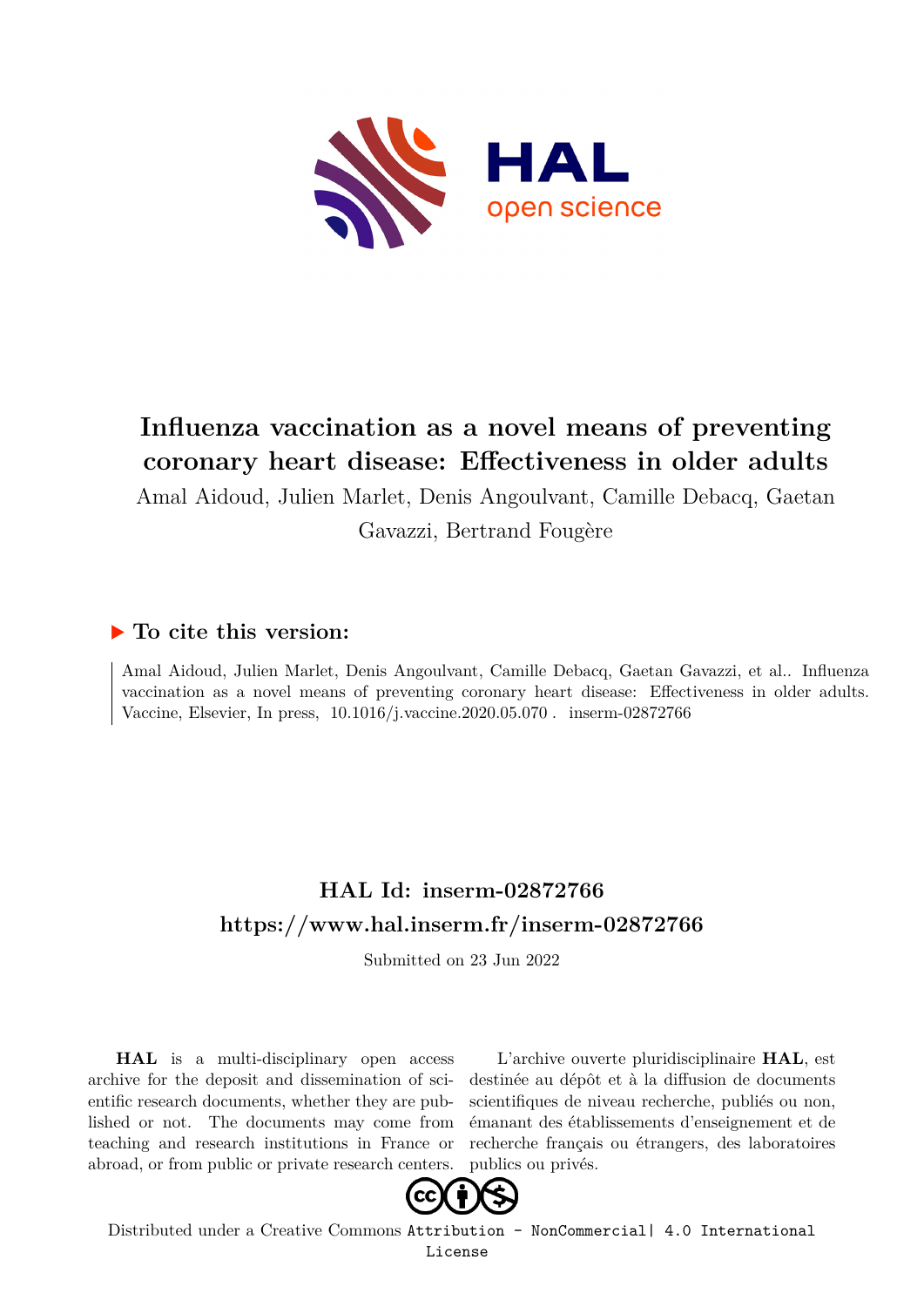Version of Record: <https://www.sciencedirect.com/science/article/pii/S0264410X20307258> Manuscript\_ba15974bf923ccef1130a0b7415f2a53

# **Influenza vaccination as a novel means of preventing**

# **coronary heart disease: effectiveness in older adults**

| 3  |                                                                                                                                                      |
|----|------------------------------------------------------------------------------------------------------------------------------------------------------|
| 4  | Amal Aidoud <sup>a*</sup> , Julien Marlet <sup>b</sup> , Denis Angoulvant <sup>c</sup> , Debacq Camille <sup>a</sup> , Gaëtan Gavazzi <sup>d</sup> , |
| 5  | <b>Bertrand Fougèrea,e</b>                                                                                                                           |
| 6  |                                                                                                                                                      |
| 7  | <sup>a</sup> Division of Geriatric Medicine, Tours University Hospital, Tours, France                                                                |
| 8  | $b$ French National Institute of Health and Medical Research INSERM U1259, Tours, France, University of Tours,                                       |
| 9  | Tours, France                                                                                                                                        |
| 10 | <sup>c</sup> Cardiology Unit, Trousseau Hospital, CHRU de Tours & EA4245, Loire Valley Cardiovascular collaboration,                                 |
| 11 | Tours University, Tours, France                                                                                                                      |
| 12 | <sup>d</sup> University Clinics of Geriatrics, University Hospital of Grenoble-Alpes, GREPI EA7408 University of Grenoble                            |
| 13 | Alpes, Grenoble, France                                                                                                                              |
| 14 | $e$ Éducation, éthique, santé (EA 7505), Tours University, Tours, France                                                                             |
| 15 |                                                                                                                                                      |
| 16 | * Corresponding author at: Médecine Gériatrique, Centre Hospitalier Régional Universitaire                                                           |
| 17 | de Tours, Hôpital Bretonneau, 2 Boulevard Tonnellé, F-37000 Tours, France.                                                                           |
| 18 | Tel.: +33-247-473-713; Fax: +33-234-389-536                                                                                                          |
| 19 | E-mail: amal.aidoud@univ-tours.fr (A. Aïdoud).                                                                                                       |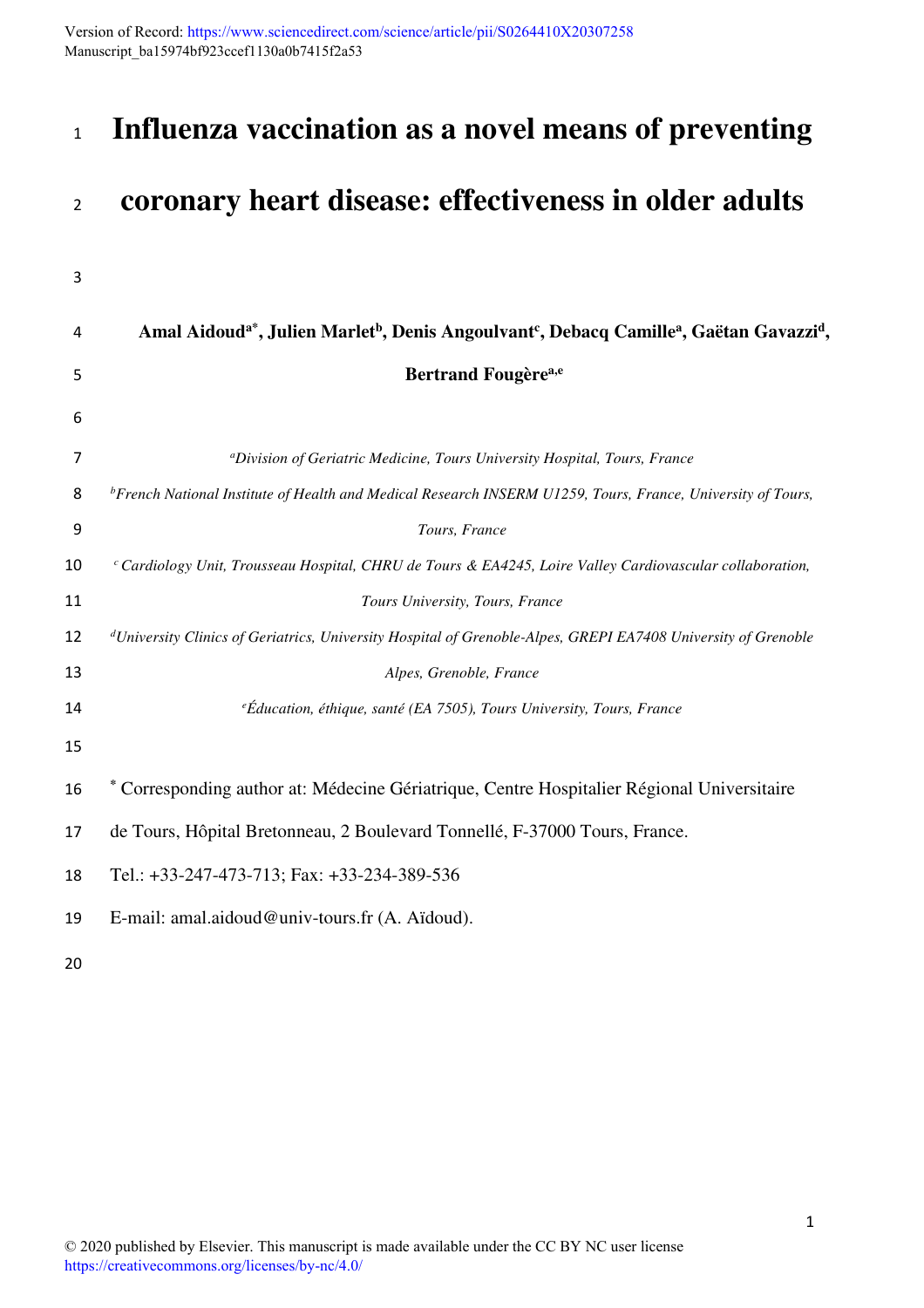### **Abstract**

Atherosclerosis can have various etiologies, including several newly recognized immunoinflammatory mechanisms. A growing body of evidence suggests that influenza infection is chronologically linked to acute myocardial infarction (AMI), and thus that the virus is a novel cardiovascular disease (CVD) risk factor. Morbidity and mortality rates for both influenza infection and AMI rise markedly with age. Epidemiological studies have demonstrated that influenza vaccination (IV) has a cardioprotective effect, especially in people aged 65 and over; hence, IV may be of value in the management of CVD. These observations justify efforts to better understand the underlying mechanisms and to identify therapeutic targets in older adults.

In view of the above, the objective of the present study was to review the literature data on the cellular mechanisms that link IV to the prevention of atherosclerotic complications. Given the greater burden of CVD in older subjects, we also questioned the impact of aging on this association.

The most widely recognized benefit of IV is the prevention of influenza infection and the latter's cardiovascular complications. In a new hypothesis, however, an influenza-independent effect is driven by vaccine immunity and modulation of the ongoing immunoinflammatory response in individuals with CVD. Although influenza infection and IV both induce a proinflammatory response, they have opposite effects on the progression of atherosclerosis – suggesting a hormetic phenomenon.

Aging is characterized by chronic inflammation (sometimes referred to as "inflammaging") that progresses insidiously during the course of aging-related diseases, including CVD. It remains to be determined whether vaccination has an effect on aging-related diseases other than CVD. Although the studies of this topic had various limitations, the results highlight the potential benefits of vaccination in protecting the health of older adults, and should drive research on the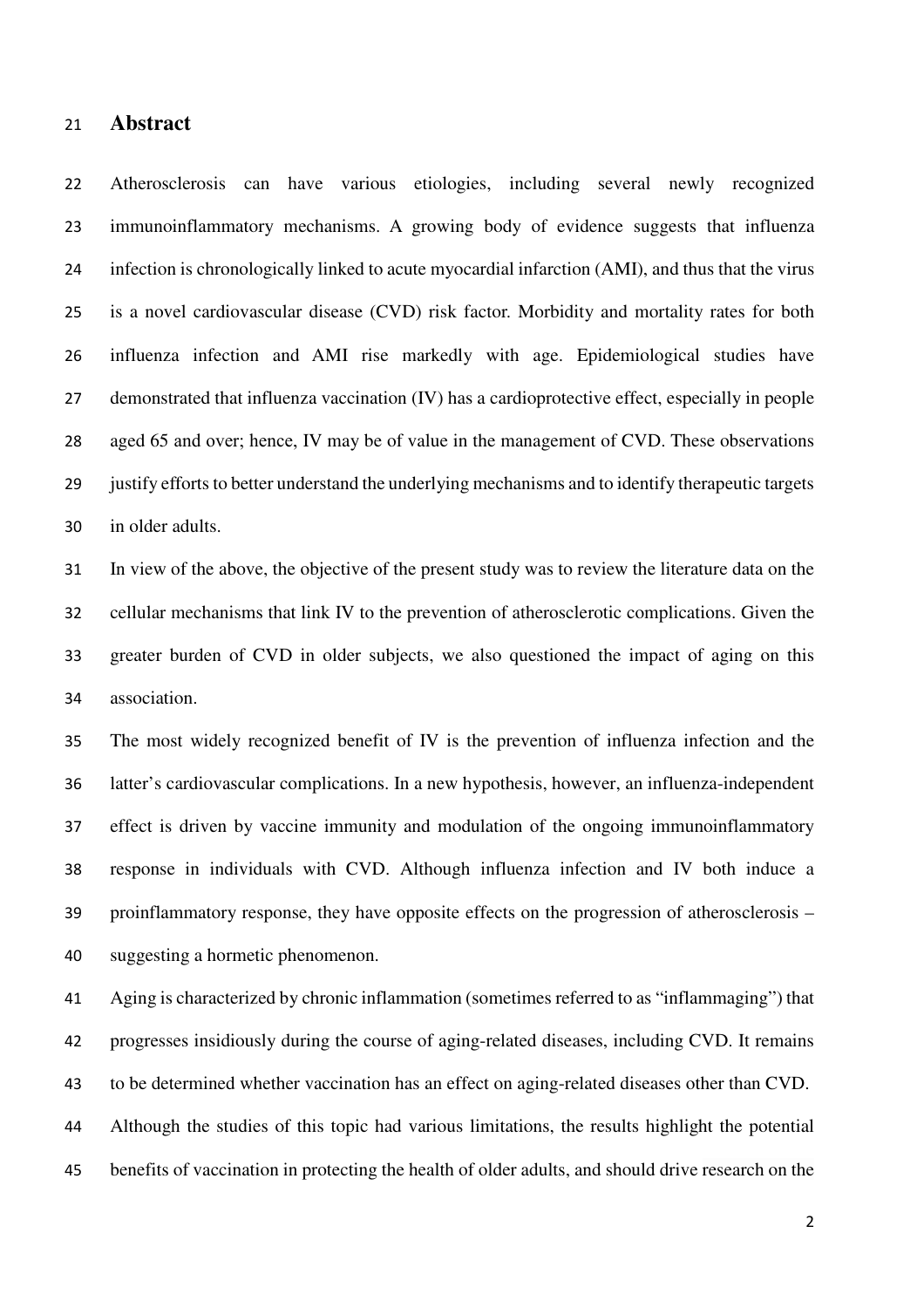molecular immunology of the response to IV and its correlation with atheroprotective processes.

| 49 | Key words: atherosclerosis; immunity; vaccination; influenza; older adults                    |
|----|-----------------------------------------------------------------------------------------------|
| 50 |                                                                                               |
| 51 | Abbreviation: ACS: acute coronary syndrome; AMI: acute myocardial infarction; ApoB-100:       |
| 52 | apolipoprotein B-100; BKB2R: bradykinin B2 receptor; CHD: coronary heart disease; CRP: C-     |
| 53 | reactive protein; CVD: cardiovascular disease; HA: hemagglutinin; HF: heart failure; 25-      |
| 54 | hydroxyvitamin D: 25(OH) D, IL: interleukin; IV: influenza vaccination; ox-LDL: oxidized low- |
| 55 | density lipoprotein;; NO: nitric oxide; TNF-a: tumor necrosis factor-alpha,                   |
| 56 |                                                                                               |
| 57 |                                                                                               |
| 58 |                                                                                               |
| 59 |                                                                                               |
| 60 |                                                                                               |
| 61 |                                                                                               |
| 62 |                                                                                               |
| 63 |                                                                                               |
| 64 |                                                                                               |
| 65 |                                                                                               |
| 66 |                                                                                               |
| 67 |                                                                                               |
| 68 |                                                                                               |
| 69 |                                                                                               |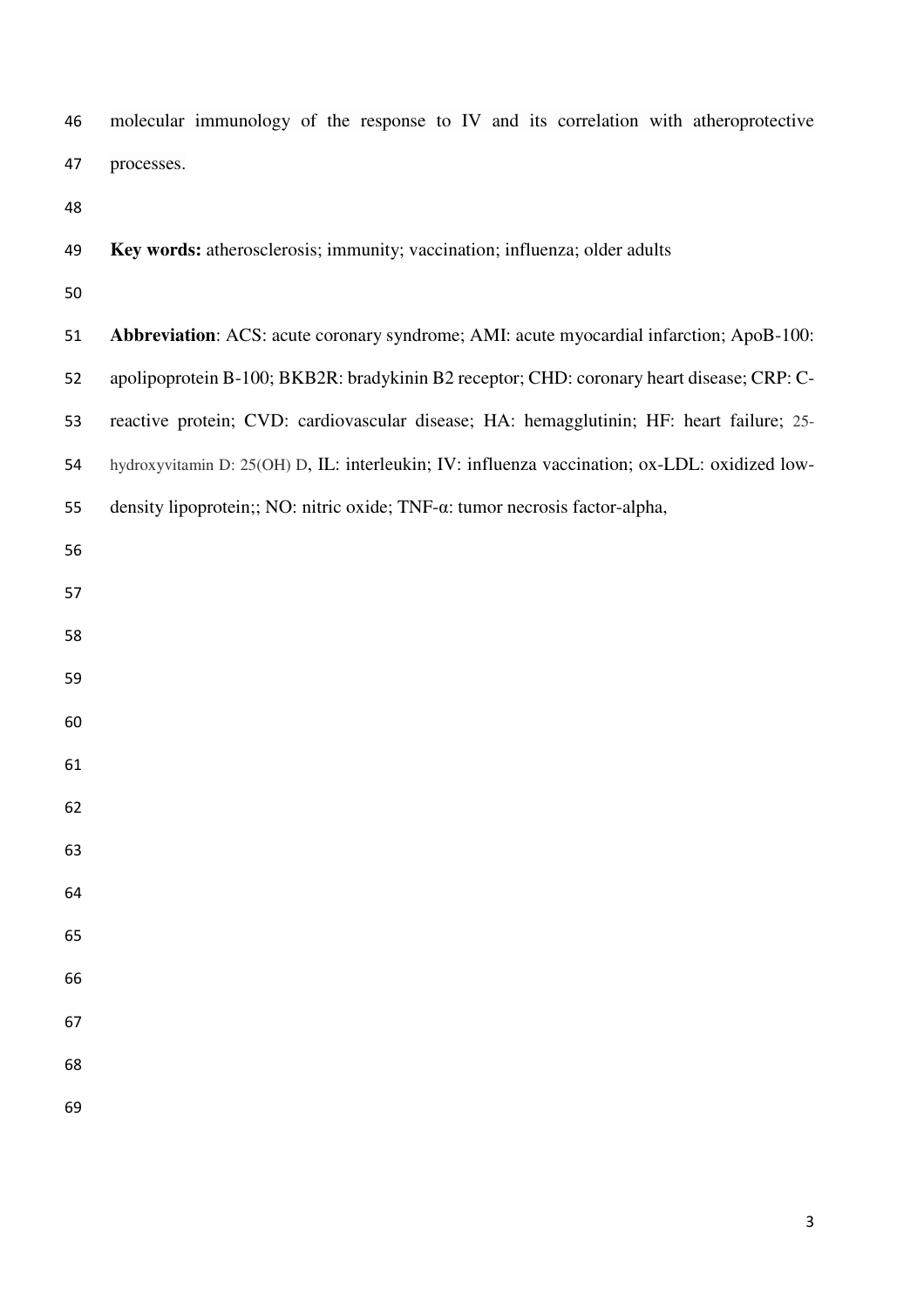#### **Introduction**

Atherosclerosis is an immunoinflammatory disease that is responsible for cardiovascular disease (CVD). Epidemiological data show that CVD is a major burden in older adults with regard to mortality, functional decline, and economic impact. In 2016, CVD was the leading cause of death in older adults – accounting for 42% of all deaths in that age group [1]. Most CVD-related mortality is due to ischemic heart disease and stroke. According to epidemiological projections, population aging will increase the CVD burden – attesting to a true public health challenge.

After CVD, respiratory tract infection (including influenza) is the third-ranked cause of death worldwide. It has been estimated that each year, 290,000 to 650,000 deaths worldwide are influenza-related [2]. A growing body of epidemiological and biological data suggests that influenza infection is a risk factor for coronary heart disease (CHD). The elevated cardiovascular mortality in winter and its association with the influenza disease peak [3], the local and systemic inflammatory mechanisms induced by the virus [4–7], and the virus's selective presence in atherosclerotic lesions in animal and human vessels [4,5] have prompted researchers to consider the influenza virus as a risk factor for atherosclerosis progression. The possibility that the influenza virus triggers CHD complications has prompted a resurgence of interest in influenza vaccination (IV). Secondary prevention studies of older adults have shown that IV is associated with a reduction in the incidence of major adverse cardiovascular events [8–13]. Thus, IV might be of particular value in older adults at a high risk of influenza infection and CHD complications. Understanding the underlying cellular processes is likely to be crucial in the development of new strategies for preventing and/or treating cardiovascular complications.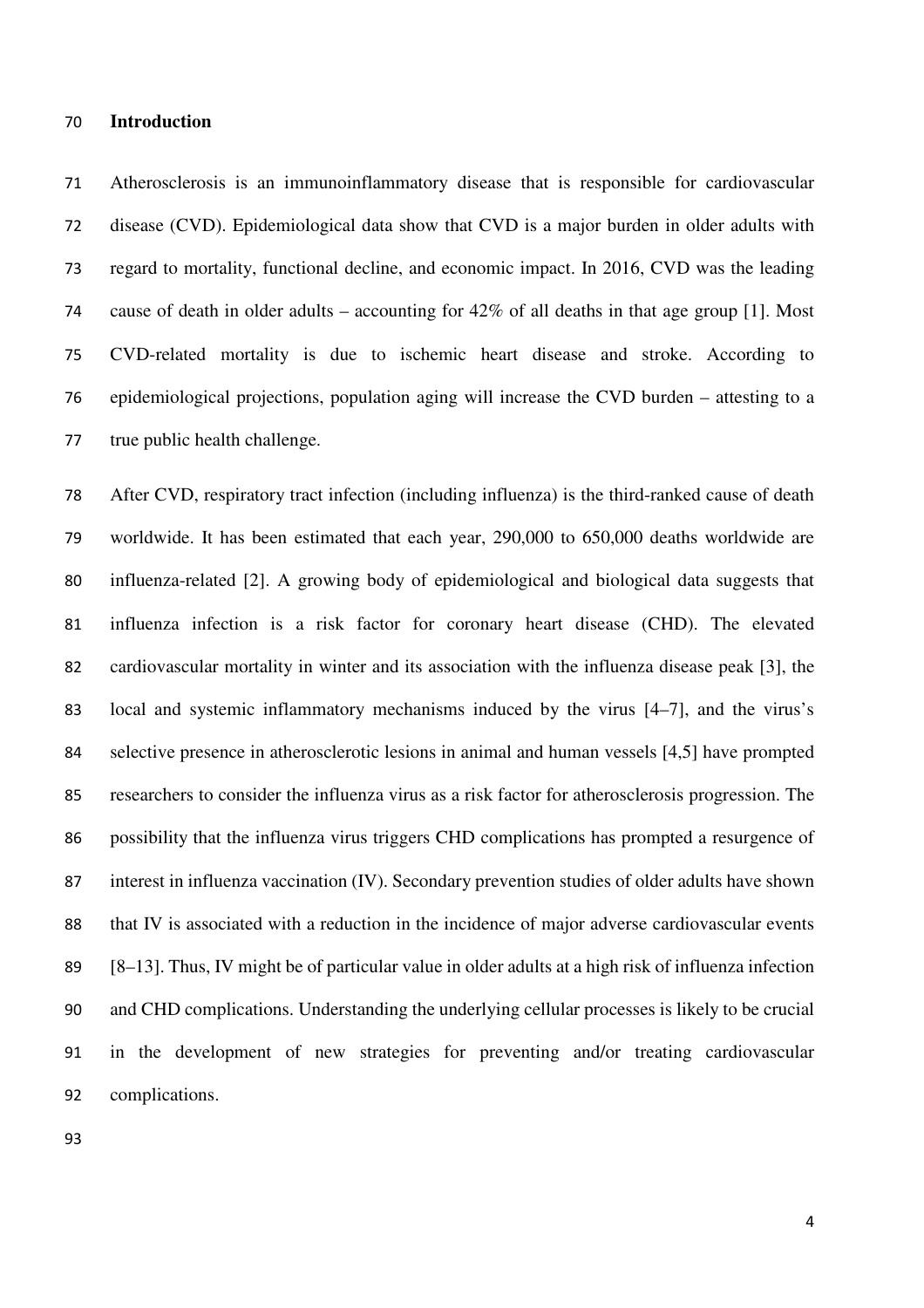In the present study, we reviewed the literature on cellular mechanisms that might explain the IV's atheroprotective effect on CVD. Hence, our goals were to provide an overview of the putative atheroprotective effect of IV in older adults and to suggest potentially appropriate treatment approaches and research perspectives.

# **1 Cardiovascular disease and aging**

#### *1.1 Atherosclerosis*

Atherosclerotic processes result in profound, progressive changes in the arterial wall. These changes are inflammatory in nature, and so atherosclerosis can be considered as a chronic inflammatory disease driven by both the innate immune system (via macrophages) and the adaptive immune system (via T lymphocytes) (for a review, see [14–16]).

Endothelial dysfunction is an important, early event in atherogenesis. Alterations in the endothelium enabled low-density lipoprotein (LDL) to permeate more readily into the intima. Trapped LDLs undergo oxidation *in situ*. The oxidized LDL (ox-LDL) chemo-attracts monocytes and T cells. The monocytes differentiate into macrophages, internalize ox-LDL via unregulated receptors and, lastly, become foam cells. The accumulation and proliferation of immune cells in the vessel wall is associated with the release of cytokines, chemokines, and other vasoactive molecules. This chronic inflammatory response subsequently stimulates the migration and proliferation of smooth muscle cells from the media to the intima, resulting in the formation of an intermediate lesion. If this inflammatory process continues, the intermediate lesion becomes a mature plaque with a core rich in lipids and necrotic cells and surrounded by a collagen-rich, fibrous cap. Proteases secreted by the macrophages and T cells degrade the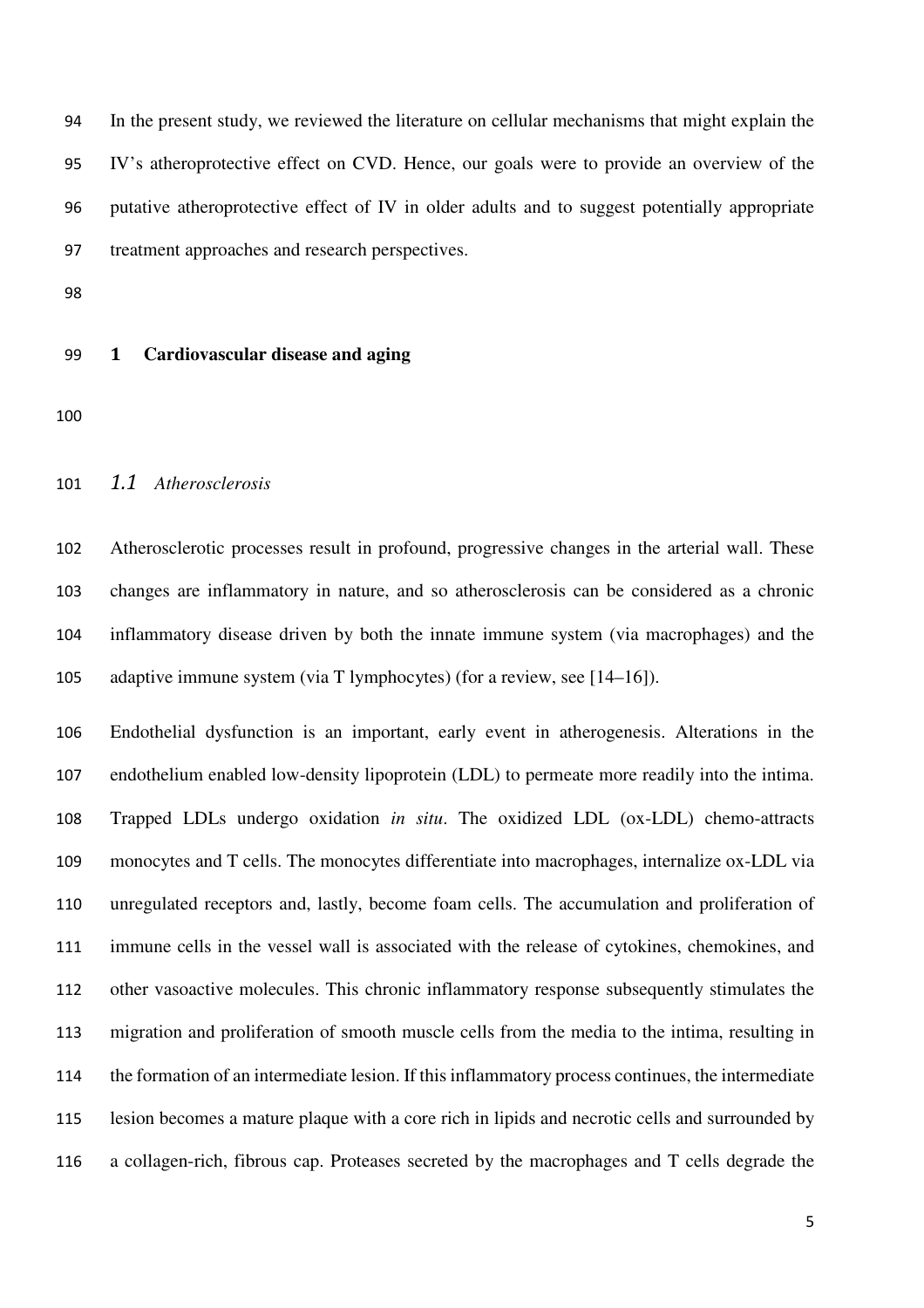collagen, which destabilizes the plaque and, ultimately, leads to its rupture. Lastly, exposure of the blood to procoagulant factors released by the ruptured plaque triggers thrombosis and ischemia.

# *1.2 Arterial aging*

Arterial aging is a key factor in the incidence and prevalence of CVD. It leads to structural, functional, and mechanical arterial remodeling, even when other CVD risk factors are absent. Although arterial aging is a normal physiological process, aged arteries are characterized by endothelial dysfunction, vascular remodeling, inflammation, calcification, and increased stiffness – all of which are also characteristics of atherosclerosis. Aged vessels express elevated levels of pro-inflammatory mediators and take up plasma LDL more readily. These effects may result in greater expression of leukocyte adhesion molecules on endothelial cells in aged vessels, which would induce monocyte migration, greater uptake of atherogenic lipoproteins, and subsequent inflammation – all key events that ultimately promote atherosclerosis **[17,18]**. The direct relationship between aging and vascular health is also evident in progeria, a syndrome in which patients present accelerated aging – including accelerated atherosclerosis and premature cardiovascular mortality **[19]**. The boundaries between arterial aging and atherosclerosis are difficult to establish; hence, these two entities should be considered on a continuum, with synergistic actions on the cardiovascular risk.

# **2 Cardiovascular disease, inflammation, and the influenza virus.**

Scientific research has shown that atherosclerosis is a multifactorial disease. Epidemiological investigations have evidenced associations with various conventional risk factors, on which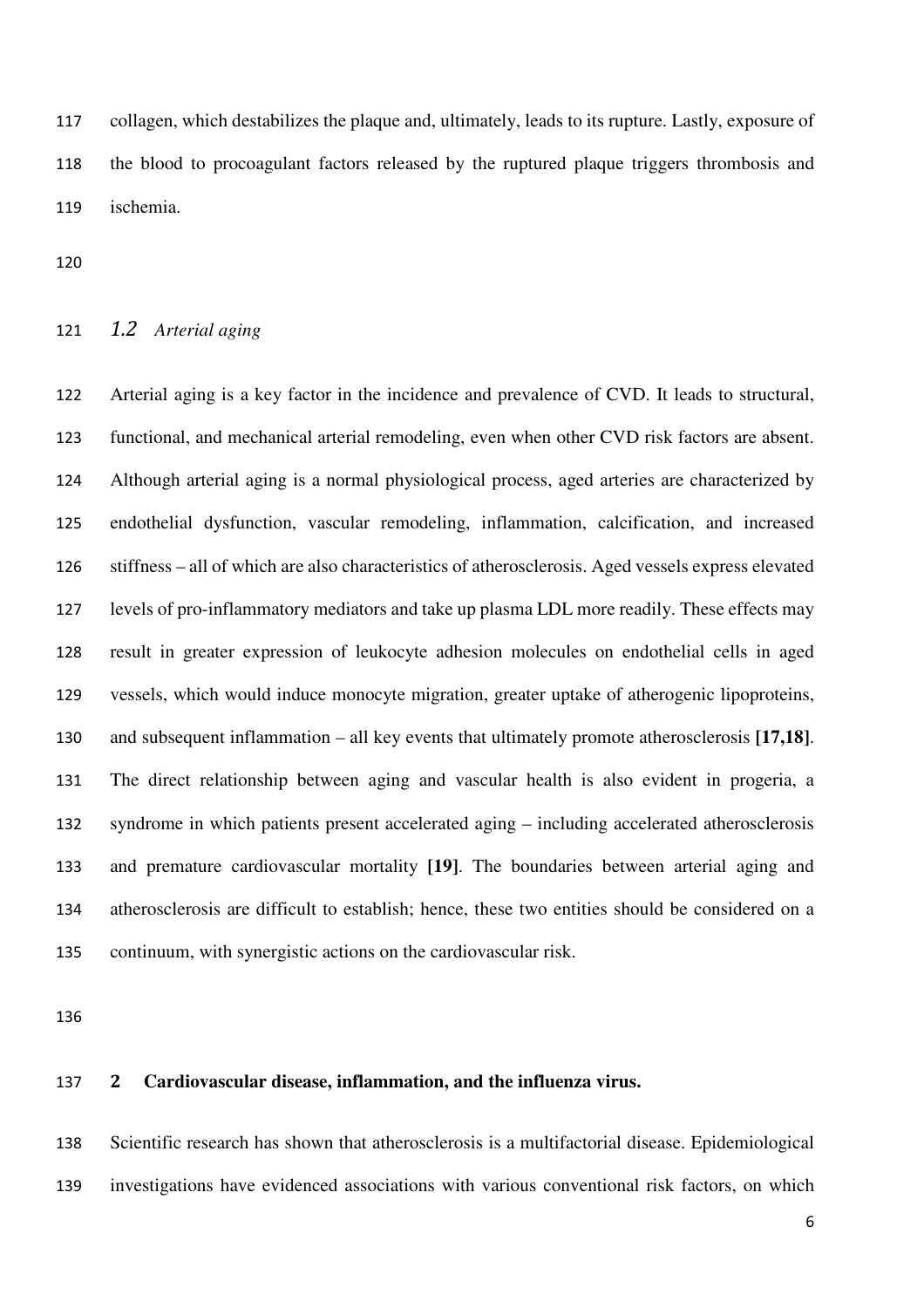today's treatments for atherosclerosis are focused. However, the body of data on the involvement of infections (including the influenza virus) in the atherosclerosis process is growing.

A link with the infectious burden was first evoked in 1978 by Fabricant, who observed "*athero-arteriosclerosis [damage] closely resembling that in humans*" in chickens infected by gallid herpes virus 2 (Marek's disease virus) [20]. Subsequent clinical and animal studies revealed an association between CVD and various pathogens – initially *Chlamydia pneumoniae* and then *Helicobacter pylori*, *Porphyromonas gingivalis*, and others [21]. These data have stimulated great interest in the infectious hypothesis because of the prospect of prevention.

## *2.1 The influenza virus and atherosclerosis*

An association between influenza infection and acute coronary syndrome (ACS) was first suggested during the influenza epidemic that struck Europe and the United States in the early 1900s. During these epidemics, more than half of all deaths were attributed to a cause other than influenza, and CVD was predominant [22]. The excess cardiovascular mortality in winter and its association with the influenza peak strongly suggested a relationship between influenza infection and ACS [3]. In a large cohort of older adults*,* the risk of myocardial infarction and stroke were found to be significantly higher during the first three days following the diagnosis of a respiratory infections (incidence ratio for ACS, 4.95; 95%CI [4.43-5.53] and for stroke, 3.19; 95%CI [2.81 to 3.62]) [23]. More recently, influenza infection has been linked to a higher risk of cardiovascular mortality within 14 days, and was strongly correlated with fatal ACS (with an increase in incidence ranging from 5.8% (95%CI [2.5-9.1%]) to 13.1% (95%CI [5.3- 20.9%]) [24].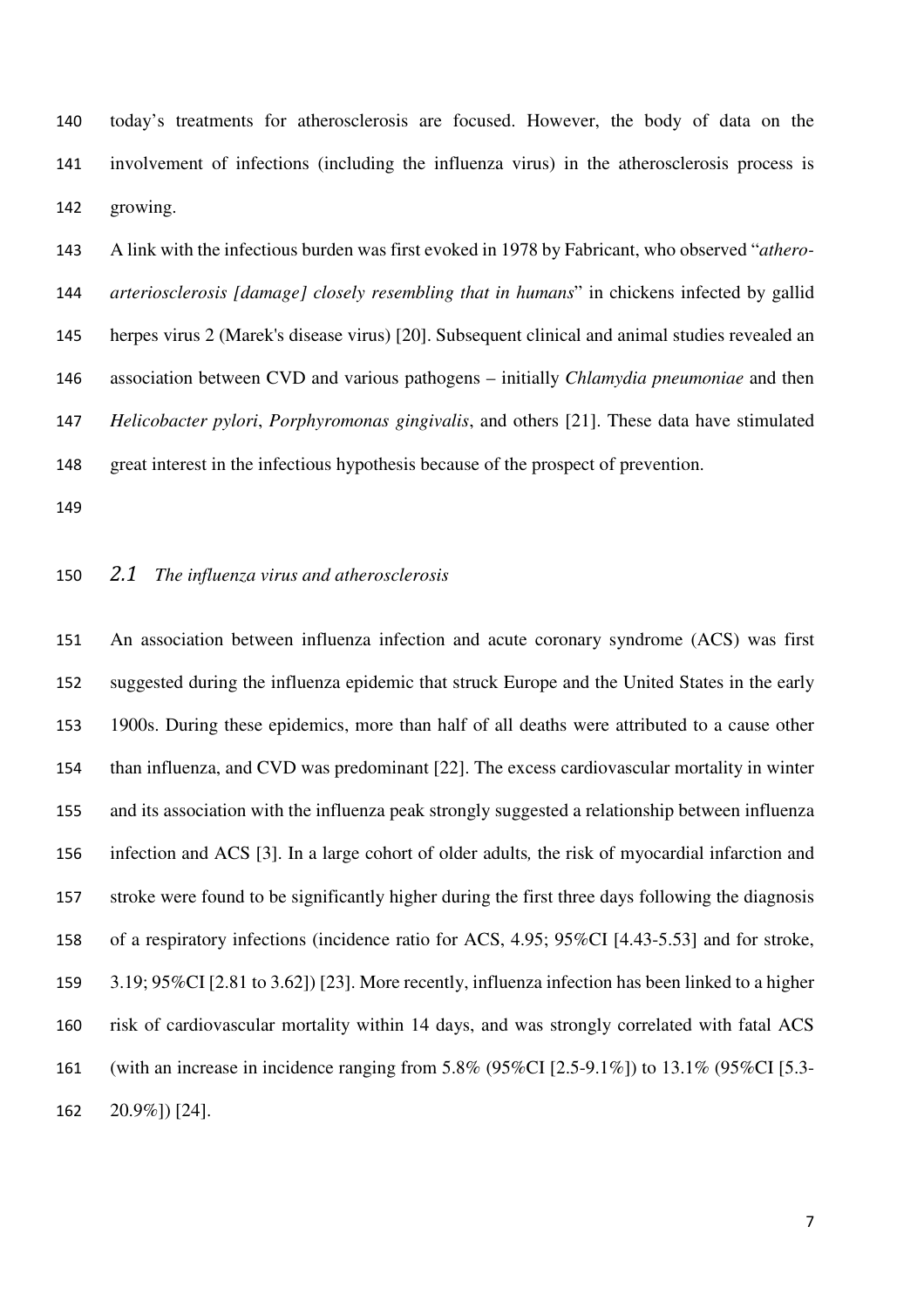Studies of patients with laboratory-confirmed influenza infections have underlined the virus's involvement in the atherosclerotic process. In one study, serologically confirmed influenza infection was significantly more frequent in patients with recent ACS [25]; however, this was not a predictive factor in MacIntyre et al.'s case control study [26]. A recent self-controlled case-series (median patient age: 77 years) revealed that laboratory-confirmed infection was associated with a 6-fold higher risk of hospital admission for ACS [27]. Although many pathogens have been studied as putative risk factors in CHD, the epidemiological data suggest that the influenza virus is the most serious candidate for involvement in the atherosclerotic process.

## *2.2 Acute coronary syndrome triggered by the influenza virus*

The results of animal studies have provided a pathophysiological explanation for the influenza virus's putative involvement in the atherosclerotic process. Influenza infection might trigger ACS in one or more of three ways: (i) *a direct viral effect* of the virus present in the atherosclerotic plaque, (ii) *an indirect inflammatory effect* due to a systemic inflammatory response to infection, and (iii) *a direct cross-reactive effect,* related to cross-reactions between viral antigens and proatherogenic plaque components (**Figure 1**).

The presence of a **direct effect** is suggested by the virus's vascular tropism and its association 181 with lesion progression. In the  $ApoE^{-/-}$  mouse model of atherosclerotic disease, influenza A virus was found to infect and specifically reside in fibro-lipid plaques – even in the absence of apparent viremia [4]. Furthermore, the presence of the virus was associated with an exacerbated local inflammatory response involving macrophage infiltration and a systemic pro-185 inflammatory cytokine response. Furthermore, ApoE<sup>-/-</sup> mice inoculated with a lethal dose of influenza A virus showed a significant increase in the numbers of smooth muscle cells and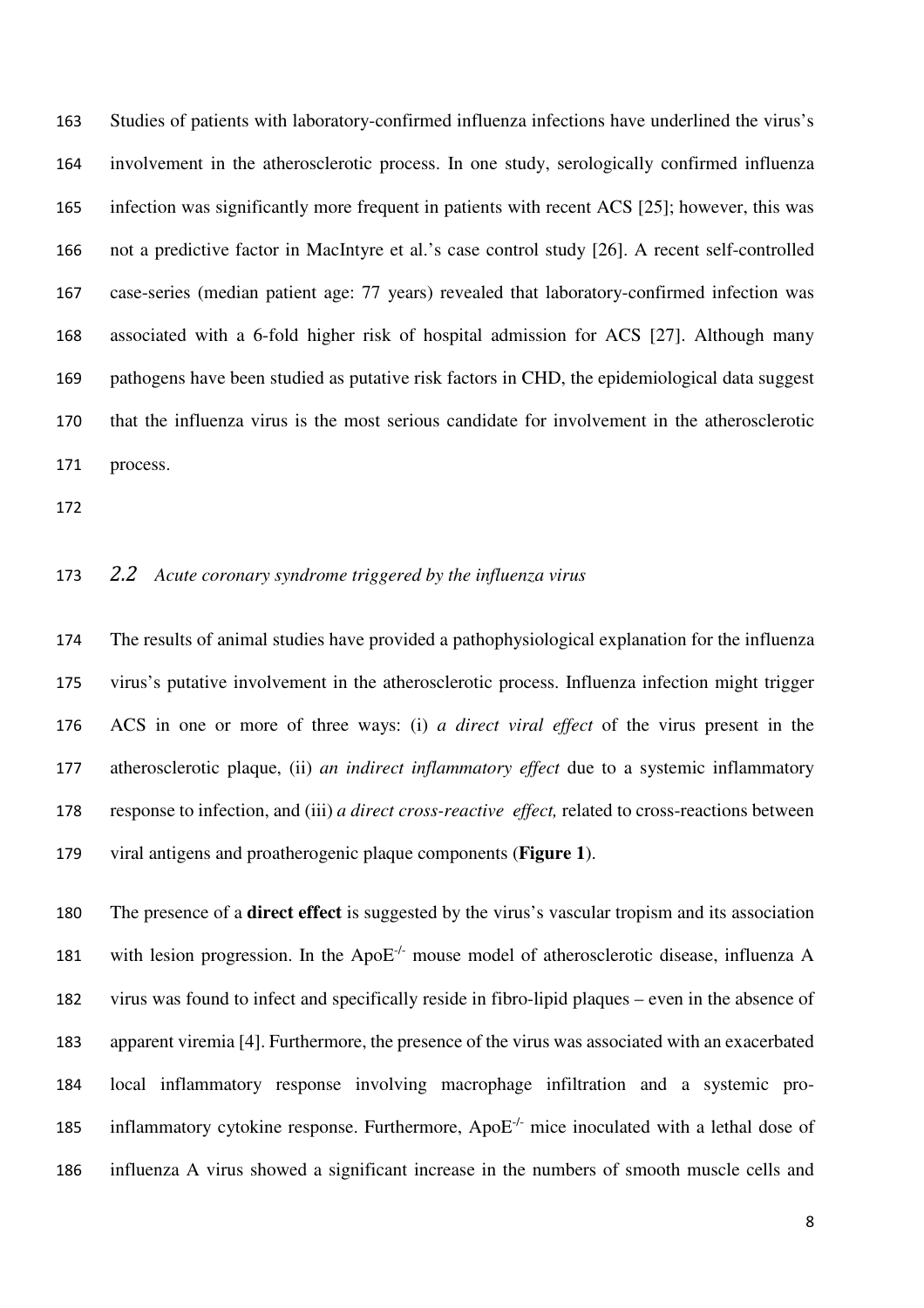inflammatory cells, the presence of platelet aggregates, and the occasional formation of occlusive thrombi in atherosclerotic plaques - a set of changes also found after fatal ACS [5]. Similarly, influenza virus can infect and modulate human endothelial cells *in vitro*; the infected cells took on a procoagulant profile [7] and became more susceptible to apoptosis [6]. Lastly, virus-induced secretion of pro-inflammatory cytokines might also stimulate degradation of the extracellular matrix [28]. These virus-related actions might make atherosclerotic lesions more likely to rupture. Exposure of destabilized, procoagulant plaques to the blood would then result in the formation of intravascular thrombi.

The **indirect effect** is linked to a systemic inflammatory response to infection. Regardless of effects found *in situ*, the response to infection induces acute inflammation. This state is characterized by the massive production of pro-inflammatory cytokines, oxidative stress mediators and vasoactive molecules by the infected pulmonary cells and then the release of these molecules into the circulation [29]. This immune response targets the infection site and then eliminates the virus. Atherosclerosis progression is characterized by a chronic immunoinflammatory process, involving the same mediators as in an influenza infection. Thus, this systemic inflammatory secretion in response to infection will have a remote effect on the 203 atheroma plaque. In the Apo $E^{-/-}$  mouse, significant inflammatory and thrombotic effects are observed between 7 and 10 days after infection by the influenza A virus. These effects include the massive attraction of immune cells (including monocytes and T cells), their adhesion to and infiltration of the vascular wall, smooth muscle cell proliferation, and fibrin deposition within atherosclerotic plaques. [5]. However, this effect is not specific to influenza infection and has also been documented for urinary tract infections [23].

The existence of a **specific action** is suggested by the possible antigenic cross-reactivity between influenza components and pro-inflammatory plaque self-antigens [10,30,31]. Autoimmune reactions are known to contribute to the progression of atherosclerosis [32,33].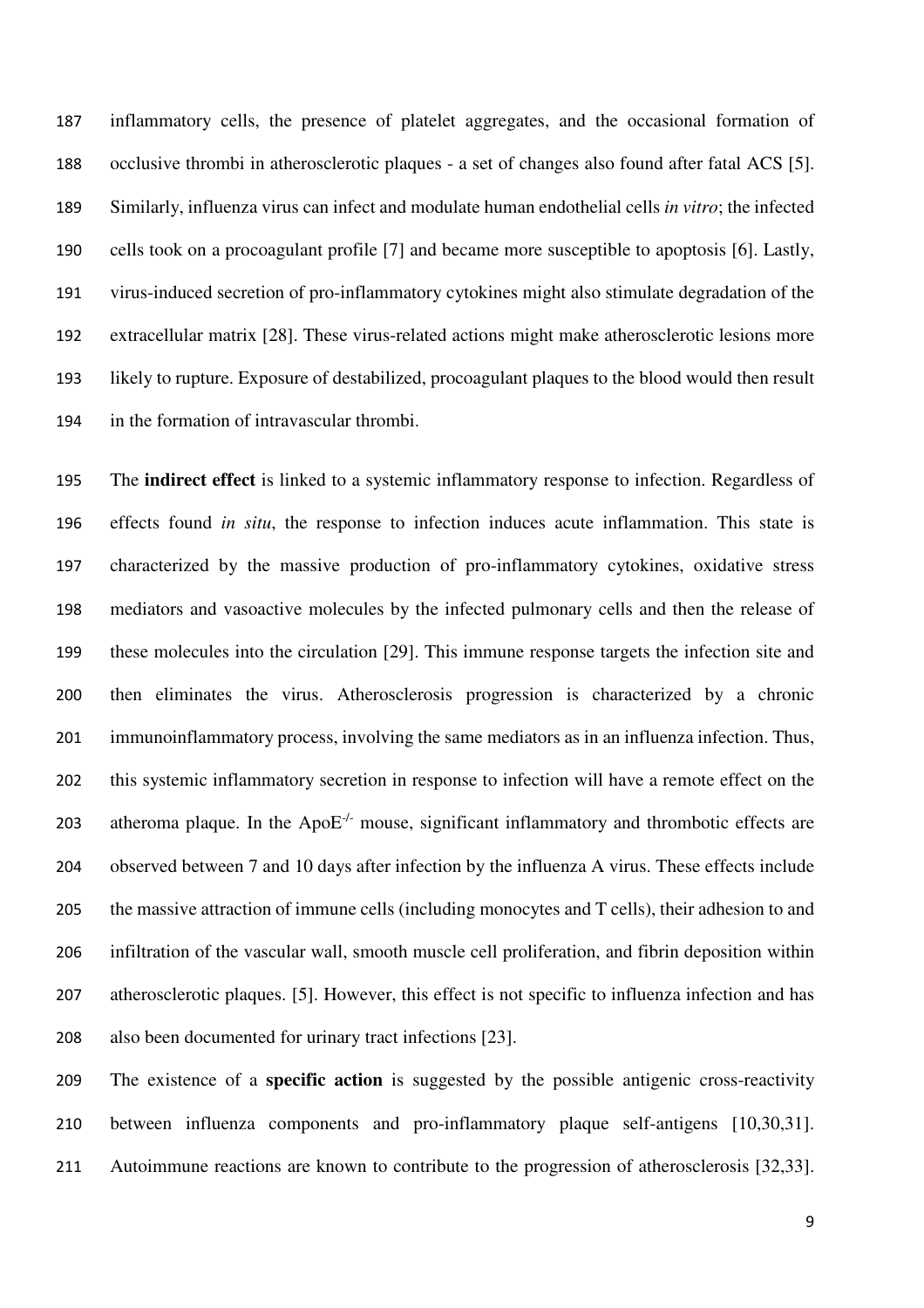The viral hemagglutinin's binding zone and the apolipoprotein B in LDL particles display significant molecular similarities [34]. The influenza virus might therefore affect lipid metabolism by modulating ongoing immune and inflammatory processes during atherosclerosis. A positive correlation between the respective titers of anti-influenza A immunoglobulin (Ig)G antibodies and anti-oxidized LDL antibodies has been demonstrated in patients with documented progression of atherosclerosis [30]. In the mouse, influenza A virus infection was associated with a loss of high-density lipoprotein anti-inflammatory properties [35], promoting macrophage traffic into arteries [36]. Consequently, the loss of high-density lipoprotein's protective effect might increase LDL oxidation, atherosclerosis progression, and plaque destabilization. Gurevich et al. have hypothesized several possible autoimmune mechanisms: (i) the systemic inflammatory response to infection may enhance lipid peroxidation and the subsequent production of autoantibodies against modified LDL, (ii) direct vessel wall colonization may initiate a local cell-based autoimmune reaction via activation of antigen-presenting cells; and (iii) molecular mimicry may stimulate an atherogenic autoimmune reaction that prompts the development and progression of atherosclerosis.

# **3 Beneficial effects of influenza vaccination**

#### *3.1 Influenza vaccination prevents cardiovascular events in older adults*

Although it is still difficult to establish a causal relationship between influenza infection and ACS on the basis of epidemiological data, the available evidence has prompted physicians to try a therapeutic approach using IV. Naghavi et *al*. were among the first to hypothesize that IV might protect against incident ACS. In their study population (mean age: 62 years), IV in the influenza season was associated with a reduction in the incidence of ACS during the following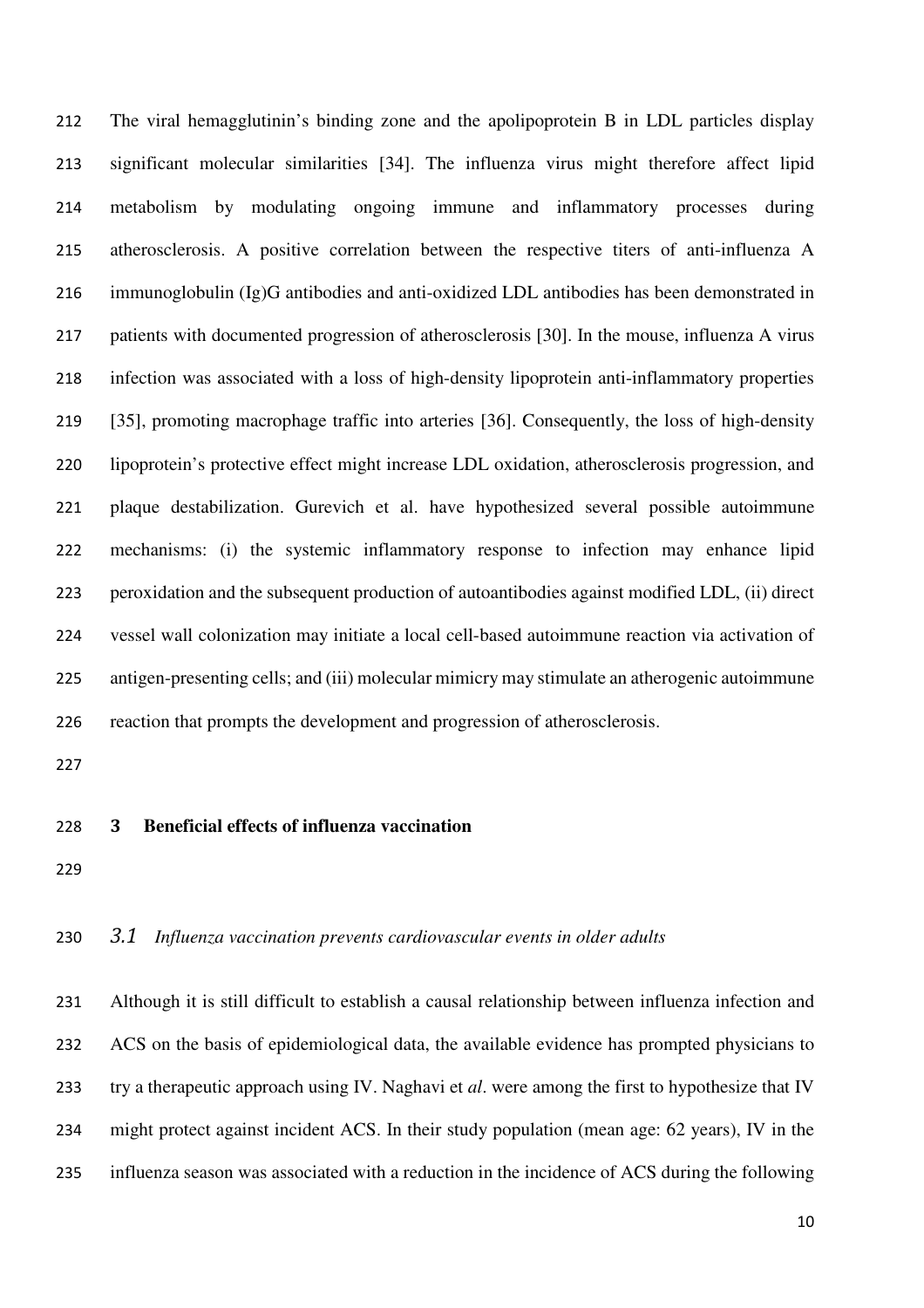influenza season (OR 0.33; 95%CI [0.13-0.82]; *p*=0.017) [37]. Thereafter, many observational studies evidenced a beneficial effect of IV on mortality and on acute ischemic events (**Table 1**). Although the effectiveness of IV in reducing all-cause mortality in older adults appears to be well established [38–42], its effect on specific cardiovascular mortality [9–13,39,41,42] and the degree of protection are subject to debate. Gross et *al*. estimated that the risk from 27–30% lower in case-control studies and 56–76% lower in cohort studies [43]. In contrast, Udell et al.'s meta-analysis (mean age of the analyzed patients: 67) failed to find a significant effect on cardiovascular mortality [13]. Although the epidemiological data suggest that a beneficial effect may not be present during the summer months [8,10,38,39,44–48] and may not be provided by matched/mismatched vaccine strains in older adults [49], the results of the FLUVACS and FLUCAD early randomized trials consistently evidenced an association between mortality and ischemic events outside the influenza season [10–12].

A number of studies have found that IV also protects against major non-fatal cardiovascular events, with a significantly lower risk of hospitalization for heart disease [9,13,38,40], AMI [8,9,13,40,47] and stroke [8,40,50] in older adults. Observational and clinical studies still show discordant results with regard to the protective association with AMI, although the association with stroke is more consistent **(Table 1)**. Lastly, repeat vaccination shows a consistent, dose-dependent, protective association with ACS [8,47] and stroke [8,48,50]. Although there are still some gray areas, the studies of repeat vaccination fit with the observational studies and emphasize the need for more robust clinical research on the beneficial effects of IV in older adults.

## *3.2 Cardioprotective effects and possible mechanisms*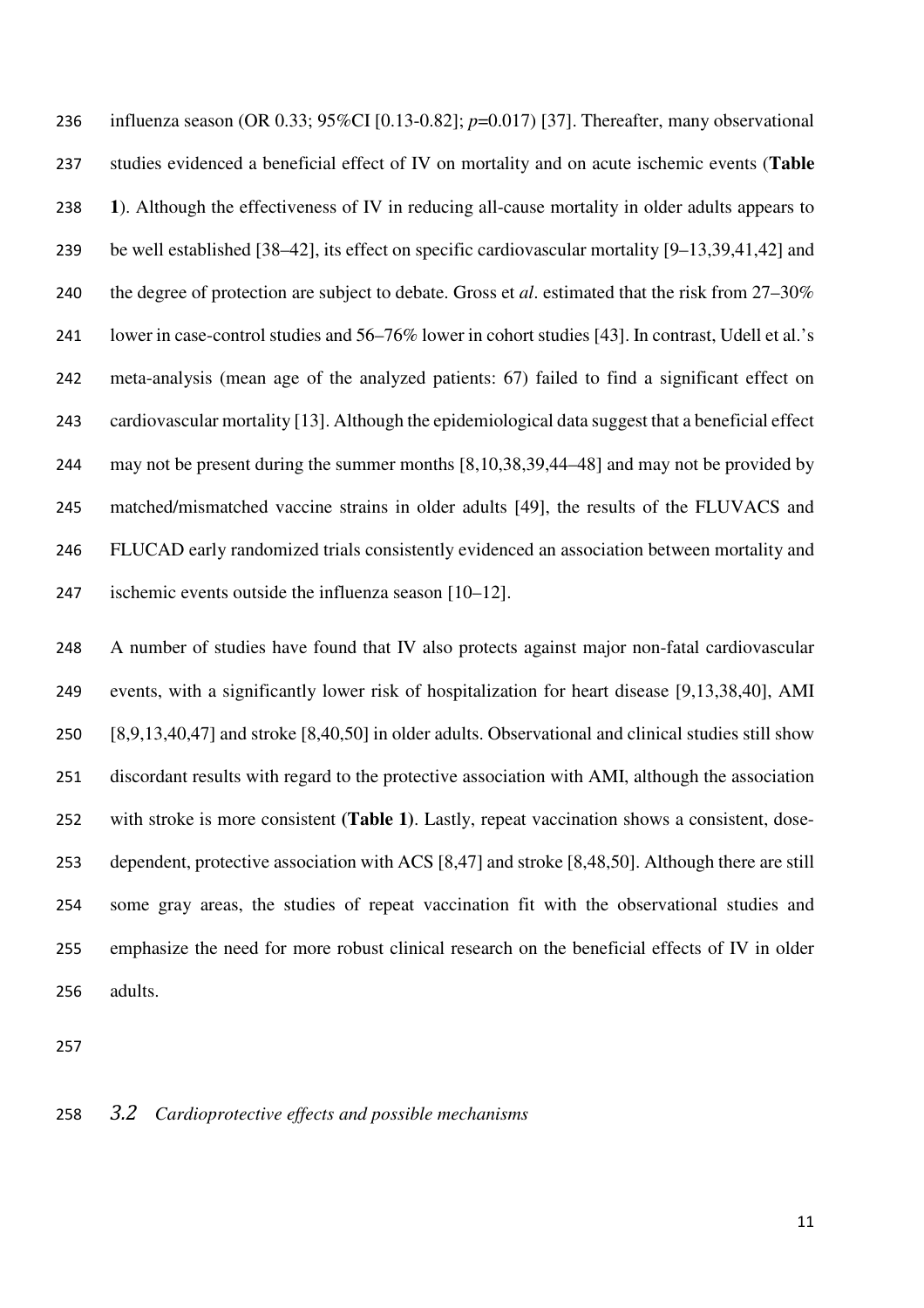As mentioned above, influenza virus can trigger major cardiovascular events and the progression of atherosclerosis **(Figure 1)**. Accordingly, the seroprotection provided by IV enables a secondary immune response that neutralizes the virus, prevents host cell colonization, and results in elimination of the pathogen. This widely accepted mechanism is underpinned by a large number of epidemiological, clinical and experimental studies. However, these results do not explain (i) the beneficial effects observed during generally virus-free periods (i.e. the summer months) [8–10,12,38,47], (ii), the sustained post-IV benefits on atheroma plaques in animals that have not been exposed to influenza virus [51], and (iii) the cumulative effect of repeat vaccination [8,39,47,48,50]. Some evidence for a novel, influenza-infection-independent mechanism has emerged.

#### **The influenza-infection-independent mechanism.**

Few studies of an influenza-infection-independent mechanism have been performed (**Table 2**). Bermudez-Fajardo et *al*. were the first to study infection-independent effects on atherosclerotic 272 lesions in the Apo $E^{-/-}$  mouse. At high doses, IV modulated the T-cell inflammatory response in fibrolipidic lesions, and was associated with stable plaques, a decrease in the secretion of pro-inflammatory cytokines (interferon gamma, IL-2, and IL-17), and an increase in the secretion of anti-inflammatory cytokines (IL-4) [51]. However, the underlying mechanism could not be determined. A time and dose-dependent increase in anti-influenza IgG1 levels in 277 immunized mice suggesting that IV's protective effect with regard to CVD might be antibody-dependent. The impact on the cytokine response has been assessed by Keshtkar-Jahromi et al. [52]. The pro-inflammatory cytokine tumor necrosis factor-alpha-related weak inducer of apoptosis (TWEAK) is produced by peripheral blood monocytes and contributes to the progression of atherosclerosis. Its activities include a proatherogenic response, the proliferation and migration of smooth muscle cells in atherosclerotic plaques, and increased synthesis of metalloproteinases (thus reducing plaque stability) [53]. In a study of 69 community-dwelling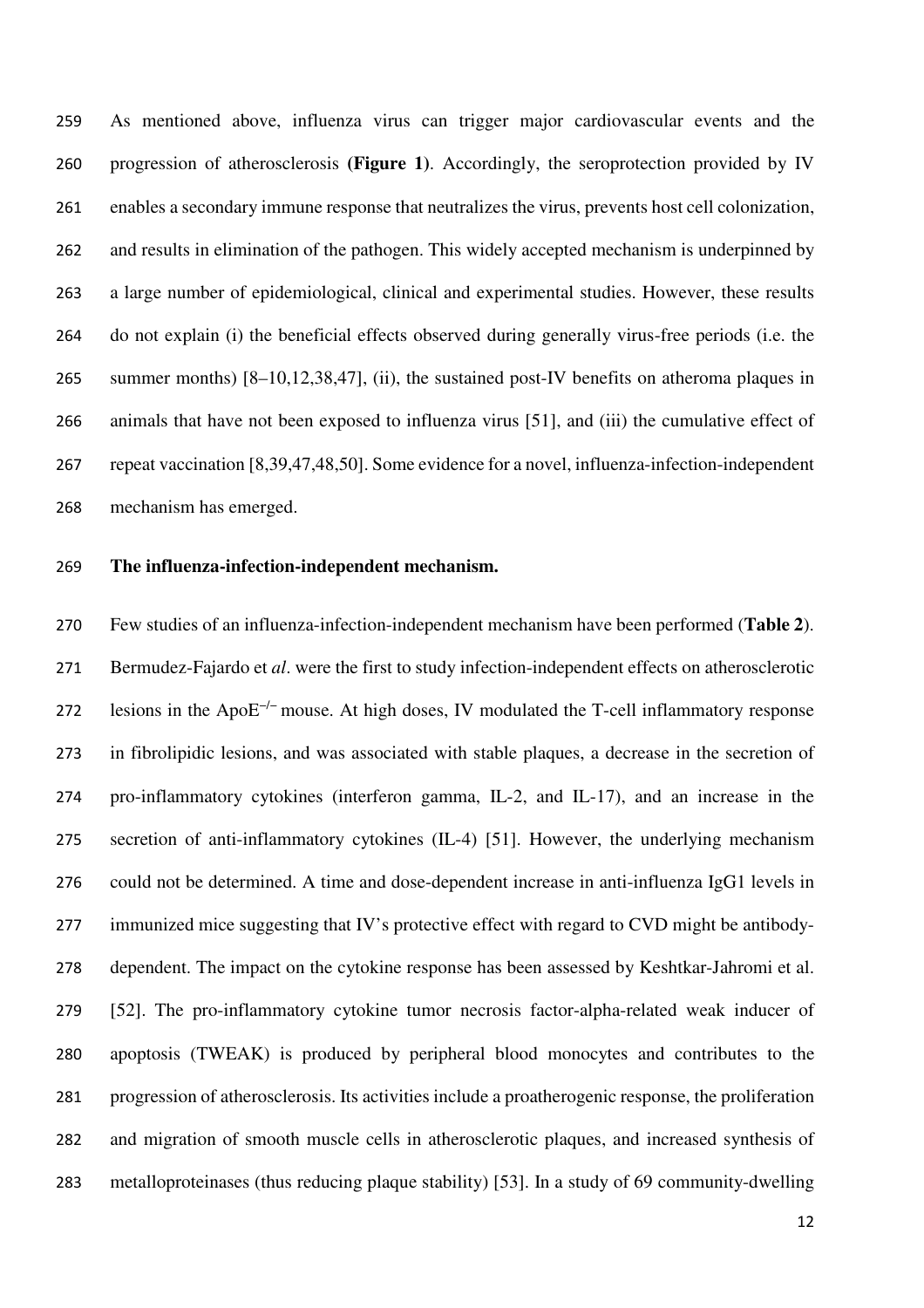older adults, serum levels of TWEAK were found to be significantly and abnormally low four weeks after Fluarix® IV, and the effect was greatest in frail individuals. Furthermore, this decrease was inversely proportional to the vaccine-induced antibody response and was not associated with monocyte/macrophage activation – suggesting that the beneficial effect of IV on circulating TWEAK levels had been induced by the vaccine directly or had been mediated by a monocyte-independent pathway.

Using the informational spectrum method, Veljko et al. suggested that vaccine antibodies could act as agonists on atheroprotective pathways. A comparative structural analysis indicated the involvement of the bradykinin B2 receptor (BKB2R), which has a key role in cardiovascular homeostasis [54]. Bradykinin's interaction with its receptor induces an antioxidant and anti-inflammatory response [55], including beneficial coronary dilatation in early-stage ACS and during remodeling after AMI. Furthermore, activation of the BKB2R pathway inhibits apoptosis, inflammation, and myocardial hypertrophy [55]. Lastly, identification of antigenic similarities between viral antigens and oxidized LDL suggested that a cross-reaction was possible [34]. One can hypothesize that the antibodies elicited by IV bind to oxidized LDL and prevent it from being internalized by macrophages – thus limiting the development and progression of atherosclerosis. However, this mechanism is has yet to be demonstrated in practice, and further research is warranted.

# *3.3 Influenza vaccination and infection: paradoxical responses*

It has been suggested that IV can serve as an *in vivo* model of the mild inflammatory stimulation [76]. Influenza vaccination causes transient changes in several biomarkers of inflammation and lipid status. In healthy older adults, the serum CRP level increases slightly but significantly 1 to 3 days after IV [56]. In patients with carotid stenosis, the CRP level after IV was 1.3 times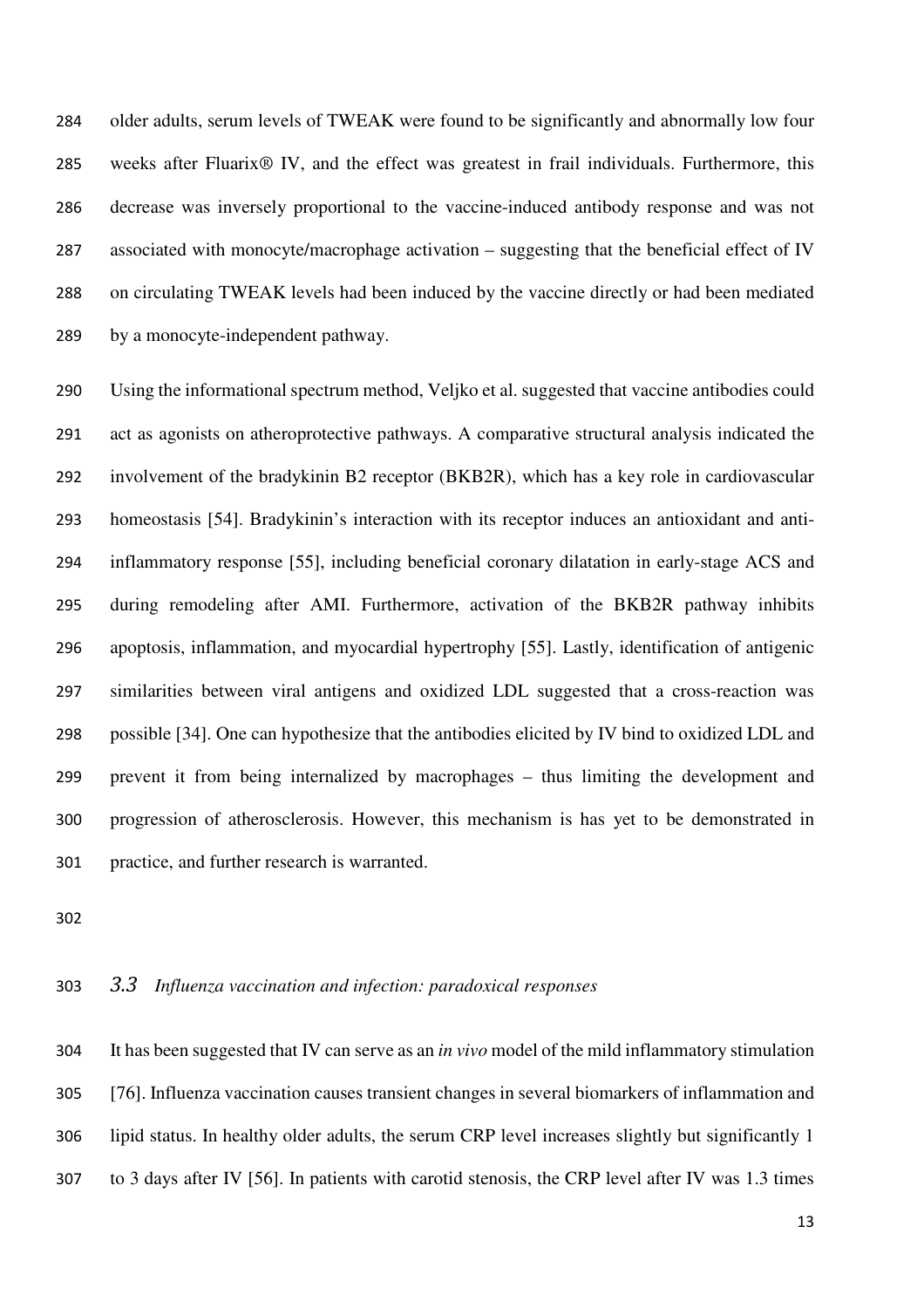higher than in healthy controls (95% CI, 0.84–2.02, P=0.240) [57]. Increased serum acute-phase protein levels have been linked to atherosclerotic plaque instability and ACS. In a meta-analysis of more than 7000 patients with coronary events, subjects with a serum CRP level in the upper tertile had a higher risk of acute cardiovascular events (combined OR 1.49, 95% CI, 312 1.37 to 1.62;  $\chi^2$ =10.6, P=0.01) [58].

If exaggerated inflammation after an influenza infection exacerbates atherosclerotic lesions, why does IV have the opposite effect? And why does influenza infection not confer the same long-term protection as IV?

We suggest that these apparently paradoxical observations can be explained by the concept of hormesis, whereby a low dose of a stressor initiates compensatory biological processes, activates adaptive systems, and confers protection against subsequent exposure to a high dose of the same stressor (**Figure 2**). This phenomenon is also referred to as ischemic preconditioning and is widely recognized in the field of CVD. In an animal study, the myocardial infarction size was 75% smaller after four prior 5-minute periods of ischemia separated by 5 minutes reperfusion periods [59]. Thus, a "sub-damaging" stimulus confers resistance to ischemic heart injury. Influenza vaccination induces a mild, transient systemic inflammatory response, which may well explain why this vaccination is not associated with an increased risk of ACS. The results of clinical and animal studies suggest that hormesis can protect against many aging-related diseases, including diabetes, CVD, cancers and neurocognitive disorders [60].

Furthermore, a wide variety of stimuli (such as thermal stress [61], bradykinin, and nitric oxide (NO) [60]) can trigger the protective signal. As mentioned above, Veljko et *al.* highlighted similarities between an anti-hemagglutinin A1 antibody and bradykinin B2, with the potential for agonism on the BKB2R [55]. At the endothelial level, activated BKB2R induces NO release and thus the generation of reactive oxygen species - the key factor in oxidative stress. Reactive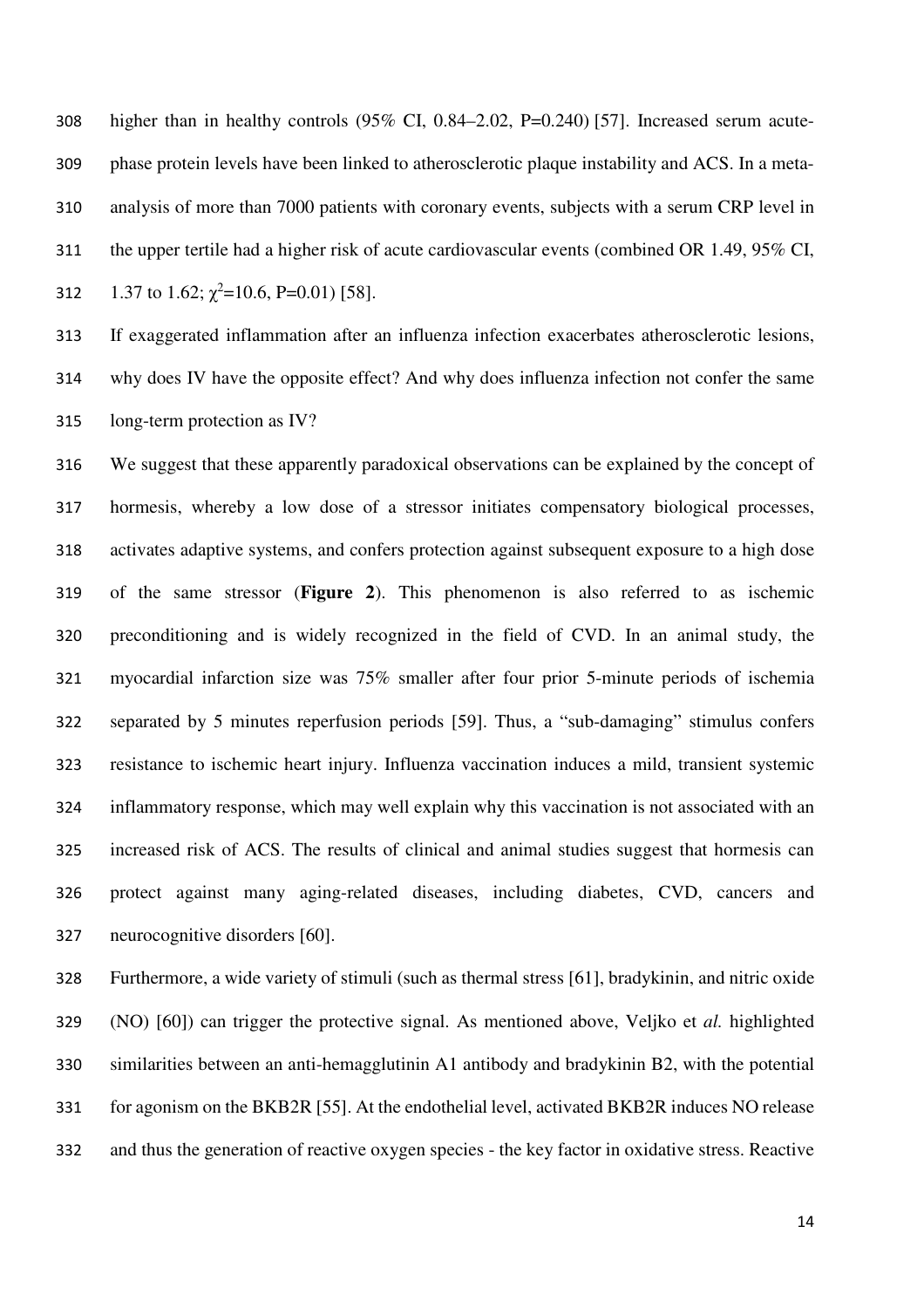oxygen species have a hormetic effect *in vitro*; low-level, transient oxidative stress reduces acute inflammatory responses by cultured endothelial cells [62]. Furthermore, the direct administration of reactive oxygen species at concentrations close to those observed during myocardial reperfusion causes myocardial injury [63]. Influenza vaccination is associated with a slight increase in exhaled NO [64]. We therefore suggest that IV promotes ischemic preconditioning, which in turn accounts for (at least in part) the protective effects in atherosclerotic plaques.

#### **4 Discussion**

The mortality rates associated with CHD and influenza infection are elevated in older adults. Population aging and demographic changes are prompting the need for effective means of preventing both pathologies. There is solid evidence for a correlation between IV and a reduction in cardiovascular events – suggesting that IV is a high-potential strategy for protecting older adults. Although these findings must be considered with caution, the present review raises several hypotheses for further investigation.

# **Aging and influenza vaccination**

Aging is accompanied by immunosenescence, increased susceptibility to infection, and reduced responses to vaccination. Studies of geriatric populations have largely identified the age over 65 as a criterion for defining older persons. In the field of geriatric medicine, it is widely accepted that an aging phenotype is a better criterion for physiologic age than chronological age *per se*. The prevalence of frailty (a geriatric syndrome marked by loss of function and physiological reserve) rises with age. It has been suggested that frailty is a causative and prognostic factor for CVD. In a meta-analysis of 54,250 older adults, CVD was associated with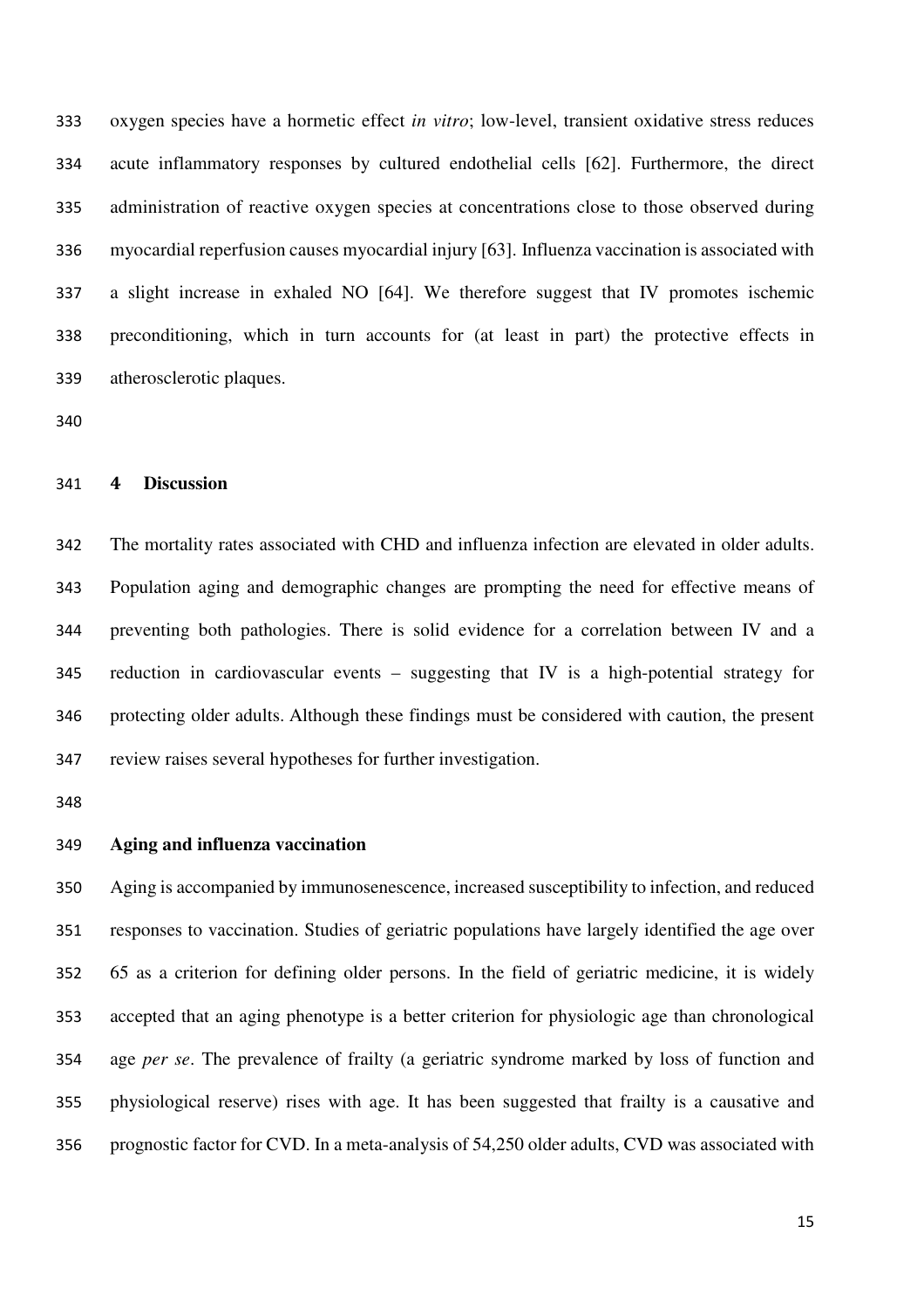an OR of between 2.7 and 4.1 for prevalent frailty and of 1.5 for incident frailty in those who were not frail at baseline [65]. Regardless of age, the severity of the underlying disease, comorbidities, and disability, frailty is a powerful predictor of mortality in patients with CVD. In older adults with severe CHD or heart failure, the prevalence of frailty ranged from 50% to 54%, and was associated with an increased risk of all-cause mortality (OR from 1.6 to 4.0) [65]. As frailty is an independent risk factor for CVD in older adults, it will be important to consider this variable in future studies of vaccine efficacy in older subjects and is of crucial importance in understanding the cardiovascular health benefits of IV.

#### **Vitamin D: a potential adjuvant?**

Vitamin D is an important factor in cardiovascular health. In epidemiological studies, vitamin D deficiency is consistently associated with an higher risk of CVD [66]. *In vitro* studies have shown that vitamin D suppresses inflammation, reduces the internalization of ox-LDL, decreases the expression of many pro-inflammatory cytokines, and polarizes T cells towards a Th2 response [74,76]. However, RCT and meta-analysis findings regarding the beneficial effects of vitamin D supplementation (standard dose, high dose and/or their association with calcium supplementation) on CVD outcomes have remained largely disappointing. [67,68]. Two of the factors limiting assessment of the effect of vitamin D are baseline status and efficacy of supplementation. The definition of hypovitaminosis D and the "optimal" status of vitamin D is still controversial in vitamin D research [69]. In addition, the administration of 25 (OH) D is often only based on tests that still need to be standardized to allow for the pooling of research data [70].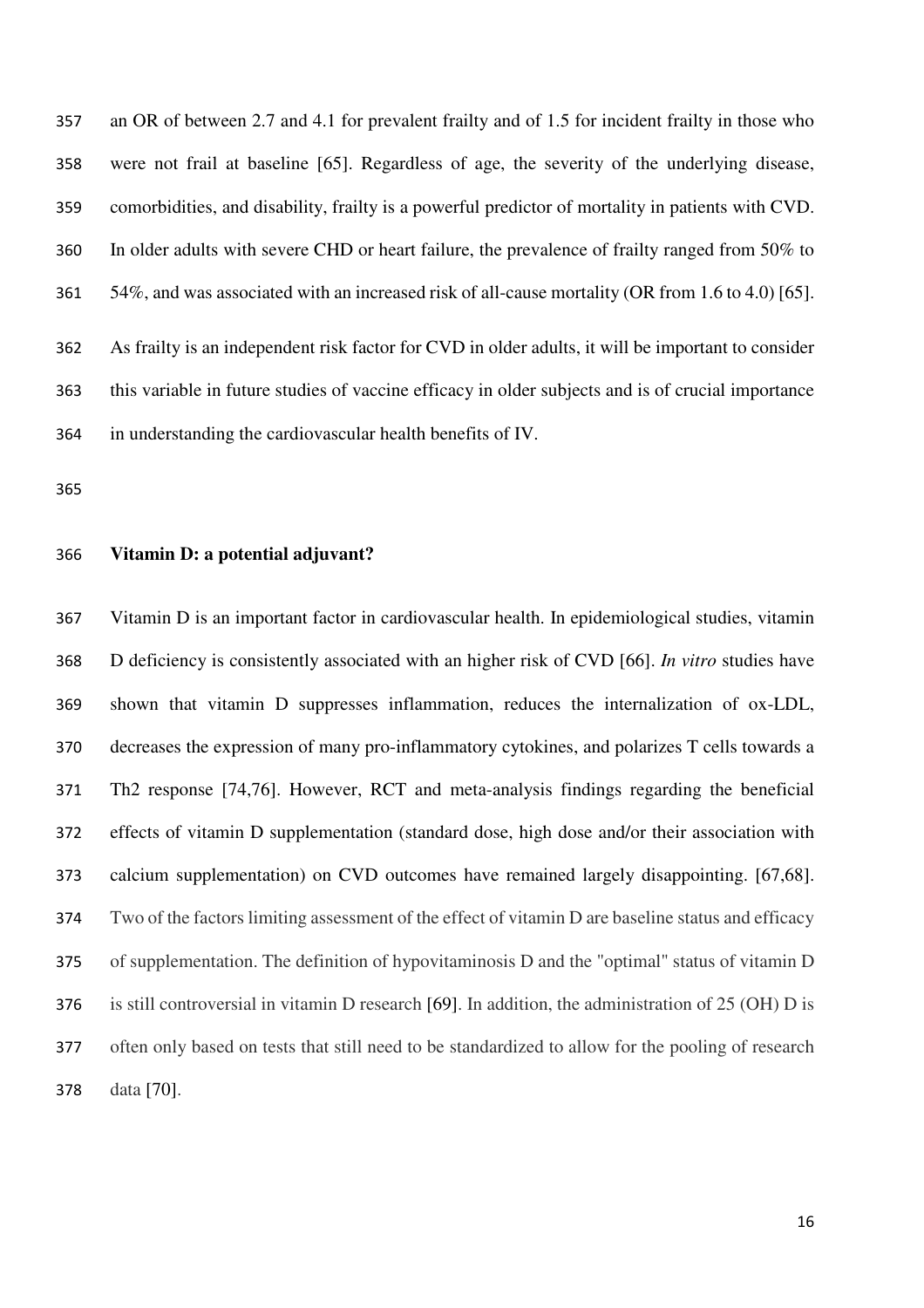Vitamin D deficiency affects nearly 50% of older adults in Europe, and its prevalence increases with age [71]. The association between low vitamin D levels and frailty has been evaluated in several studies. A recent systematic review with meta-analysis found that people with low serum levels of 25 (OH) D had a higher risk of frailty [72]. This association may be explained by the effect of vitamin D on bone health and muscle strength.

Vitamin D evaluated in the context of the IV did not find a correlation between 25-(OH) D levels and response to the vaccine. In a recent clinical trial, vitamin D supplementation in older adults who were deficient at baseline (<30 ng/mL) and then vaccinated was not associated with a difference in the antibody response but interestingly, was associated with lymphocyte polarization towards a Th2 tolerogenic immune response, supporting the immunomodulatory effect of vitamin D [73].

The link between vitamin D deficiency, cardiovascular disease, and frailty reinforced the need to define geriatric populations in a different way than age and to consider vitamin D status in the assessment of CVD in future studies targeting older people. Moreover, future studies should help to determine whether vitamin D supplementation associated with IV prevents CVD outcomes in older adults with different basal serum 25-(OH) D levels.

#### **5 Research perspectives**

The results reviewed above emphasize the need for further research on IV and notably its potential value in preventive medicine and its benefits in older adults **(Figure 3).**

#### *5.1 The intensification of IV clinical research*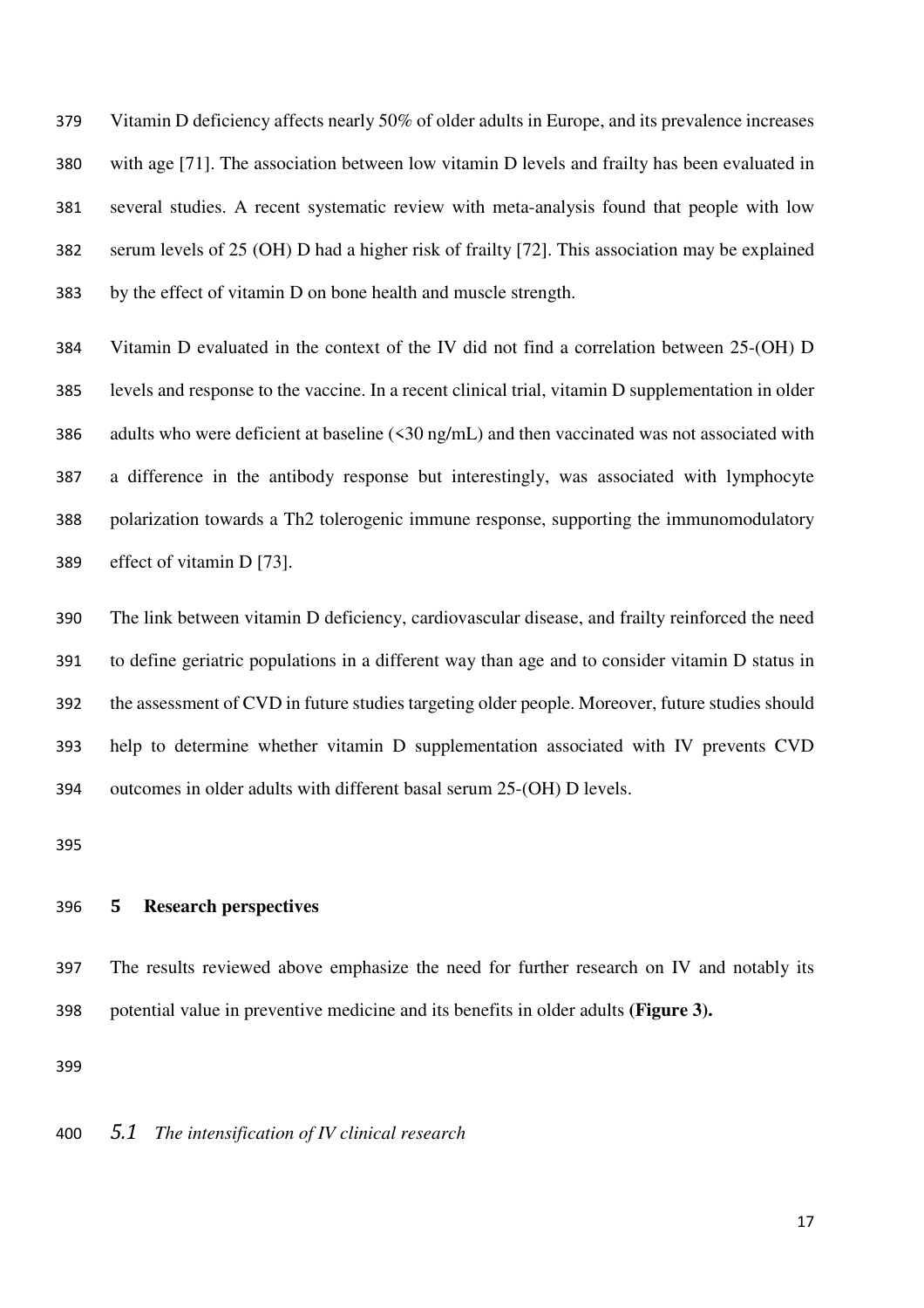The fact that meta-analyses of IV and its cardiovascular effects continue to produce contradictory results emphasizes the need for adequately powered, prospective, randomized trials. In fact, two large ongoing trials are evaluating the effect of IV on cardiovascular outcomes. The IAMI trial randomized 4400 patients with ST-elevation myocardial infarction or non-ST-elevation myocardial infarction undergoing coronary angiography, and will evaluate the effect of IV on death and cardiovascular outcomes at 1 year [74]. The IVVE 3-year follow-up trial will probe a possible reduction in the occurrence of adverse cardiovascular events in patients with heart failure [75]. These two clinical trials will hopefully provide the solid data needed to define the effect of IV on cardiovascular risk.

# *5.2 Influenza vaccination: an immune modulation strategy in atherosclerosis*

The possibility of developing immune therapies to reduce cardiovascular risk has led current research into the field of vaccination against atherosclerosis [76]. The demonstration of immunomodulation by IV is therefore a promising direction in the area of atherosclerosis. The evidence of a similar effect in other pathologies underpinned by a similar inflammatory process seemed to be a simple first approach to support this immunomodulatory effect of the vaccine. In this perspective, we examined the question of the effect of the vaccine on other age-related diseases, which have an inflammatory component in common with atherosclerosis.

Aging phenotype is characterized by an *immunosenescence*, responsible for reducing adaptability to various stresses, and a concomitant increase in pro-inflammatory status or "*inflammaging*". It is well established that this pro-inflammatory condition is a common pathophysiological mechanism and a major risk factor for aging-related diseases, including atherosclerosis **(Figure 4) [77–79]**.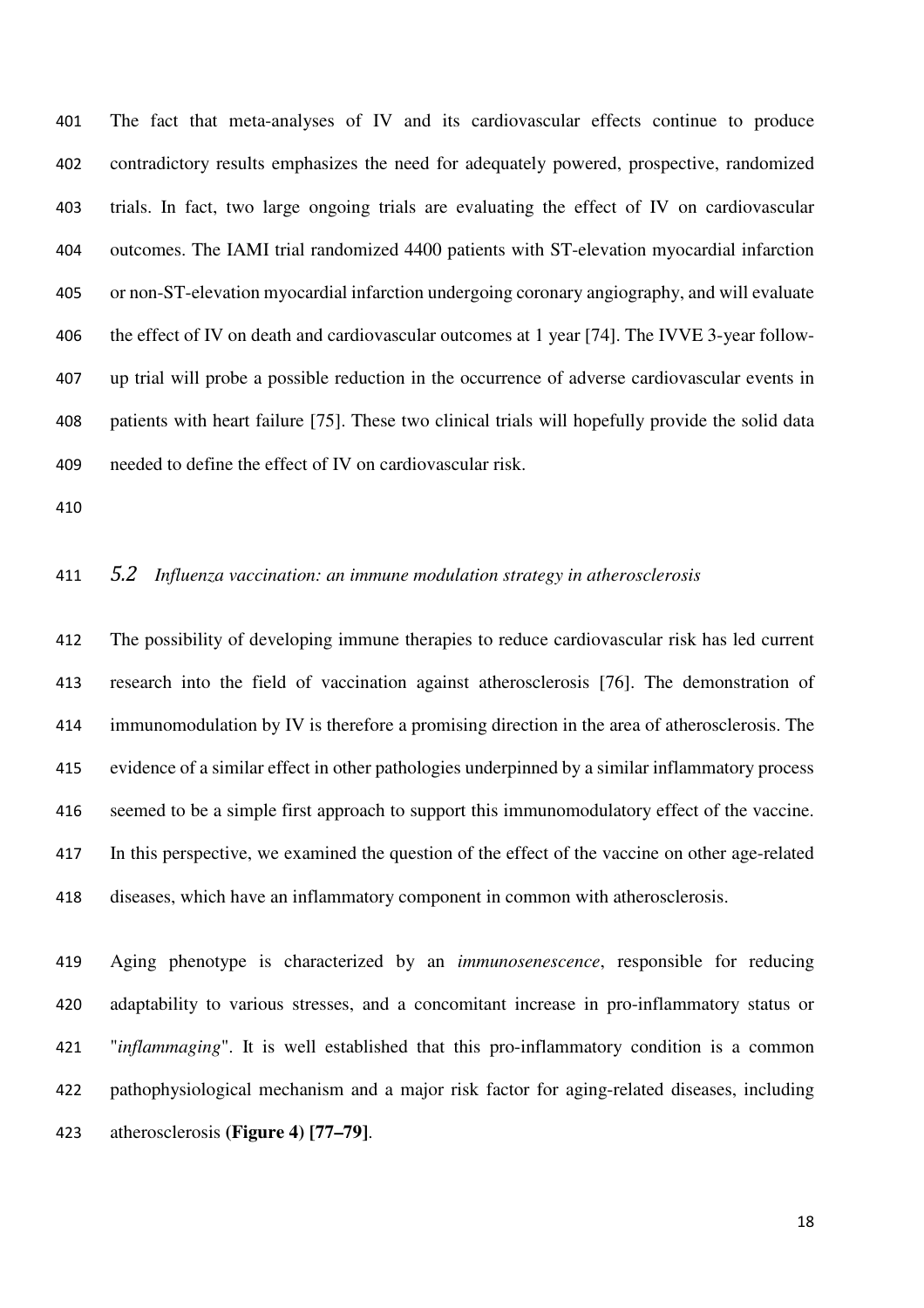This pathogenesis common to age-related diseases leads us to consider a pleiotropic effect of the vaccine as additional evidence of an immunomodulatory effect. To the best of our knowledge, only a few studies have examined the effect of IV on other aging-related diseases. Prior exposure to diphtheria, tetanus and polio vaccines (but not influenza vaccine) was associated with a lower risk of Alzheimer's disease in older adults (OR [95%CI] = 0.41, [0.27– 0.62], 0.60 [0.37–0.99], and 0.75 [0.54–1.04], respectively) [80]. Furthermore, IV was 430 associated with significantly lower major-cause mortality for stroke (hazard ratio (HR)=0.35), renal disease (HR=0.40), diabetes mellitus (HR=0.45), pneumonia (HR=0.47), and cancer (HR=0.74) [41]. Selectively stimulating the atheroprotective immune response while inhibiting pathogenic immune responses following influenza vaccination offers new and interesting therapeutic possibilities.

Second, few studies have focused on the specific mechanistic processes that underlie IV (**Table 2**). The heterogeneity of these studies' approaches and designs weakens their coherence and validity, and prevents firm conclusions from being drawn. Possible antigenic mimicry between influenza A hemagglutinin (HA) and apolipoprotein B-100 (ApoB-100) [30,34] is a promising putative mechanism. Both native and aldehyde-modified ApoB-100 are important targets for protective responses in atherosclerosis. Anti-apoB-100 antibodies induced a 40 to 70% decrease in atherosclerosis and inflammation in animal models [81]. A transient anti-inflammatory Th2 response (mediated by anti-ApoB-100 IgG1) was associated with a relative decrease in the size 443 of atherosclerotic lesions in the ApoE<sup> $-/-$ </sup> mouse, as is also observed after IV. We suggest that the ApoB-100 peptide might be a valuable tool for understanding cellular processes after vaccination.

Scientific interest in IV and the possibly associated cardiovascular protection continues to grow. Although clinical data are gradually strengthening this association, there is a marked lack of molecular immunology studies in this field. The generation of additional biological data will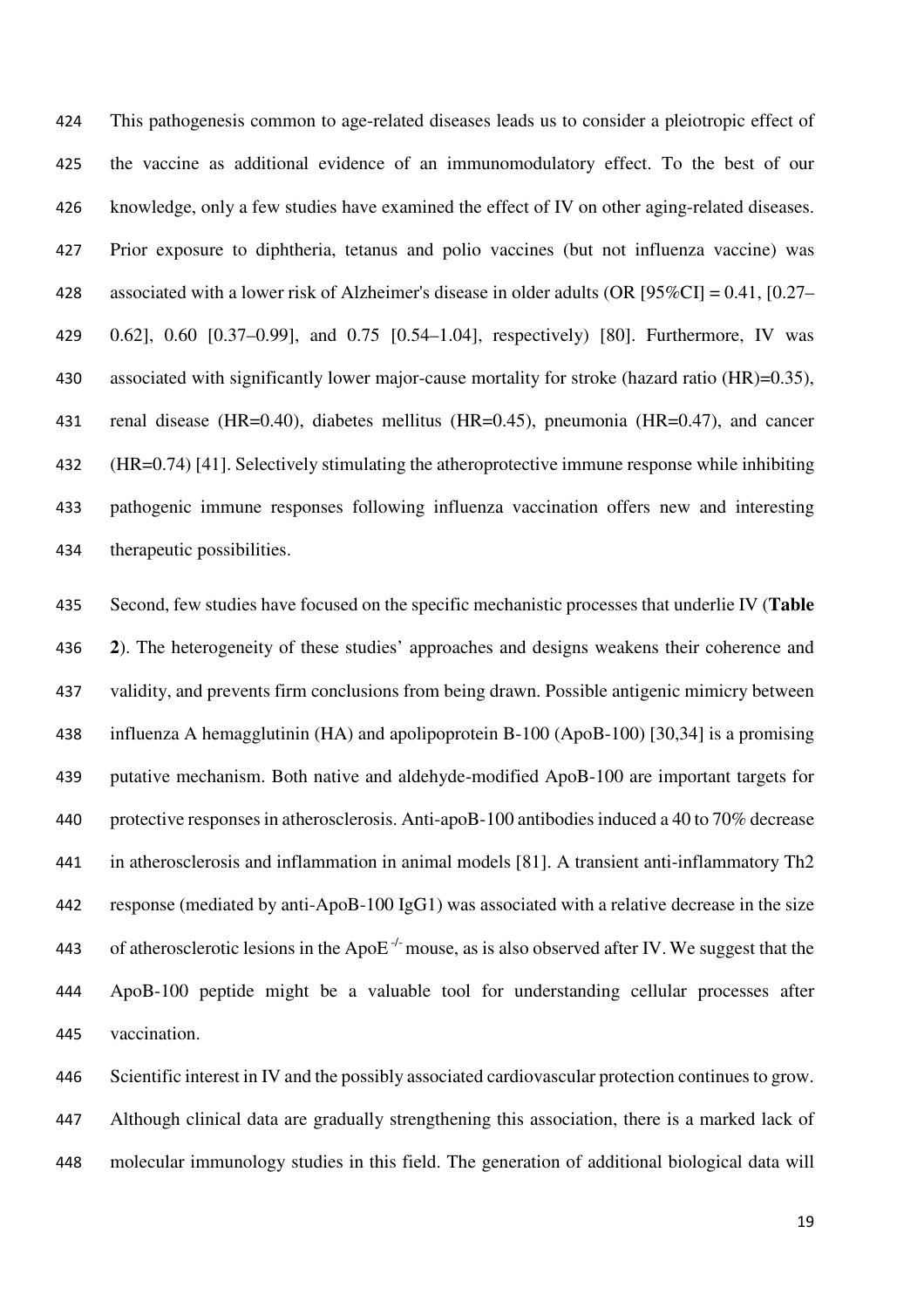justify greater efforts for defining IV as an atheroprotective measure and for expanding current treatment options. Confirmation of IV's cardioprotective effect and characterization of the underlying mechanism might lead to greater vaccination coverage and synergistic preventive effects on influenza infection and CVD.

### *5.3 Development of a more effective influenza vaccine*

There is a great need for vaccines that optimally stimulate the immune system of older adults. A meta-analysis of more than 30 vaccine studies showed that the clinical effectiveness ranged from 70 to 90% in young adults, and from 17 to 53% in older adults [82]. To increase effectiveness, several optimized vaccination strategies have been developed; these include intradermal vaccines, high-dose vaccines, and the adjuvant oil-in-water emulsion vaccine MF59. In older adults, all these formulations are slightly more immunogenic than standard trivalent inactivated vaccines. In a meta-analysis of studies in older adults, a high-dose vaccine was significantly more effective (relative vaccine efficacy, 17.7%; 95% CI, 6.6–27.4%) in reducing major cardiorespiratory events, relative to a standard dose vaccine [83]. However, the results were discordant in subgroup analyses of hospitalizations due to ACS and strokes. Similarly, the MF59 adjuvanted vaccine was associated with a significant reduction in hospitalizations for ACS and stroke (adjusted OR 0.13; 95% CI 0.03–0.65 and adjusted OR 0.07; 95% CI 0.01–0.48 respectively) during viral circulation, relative to non-vaccinated patients [84]. The establishment of new vaccination protocols is needed to prevent the incidence of infectious diseases and reduce the associated mortality. In this perspective, Vardeny et *al*. are conducting a randomized controlled trial (the INVESTED trial) of a high-dose vaccine and the standard vaccine; a lower incidence of cardiovascular adverse events with the high-dose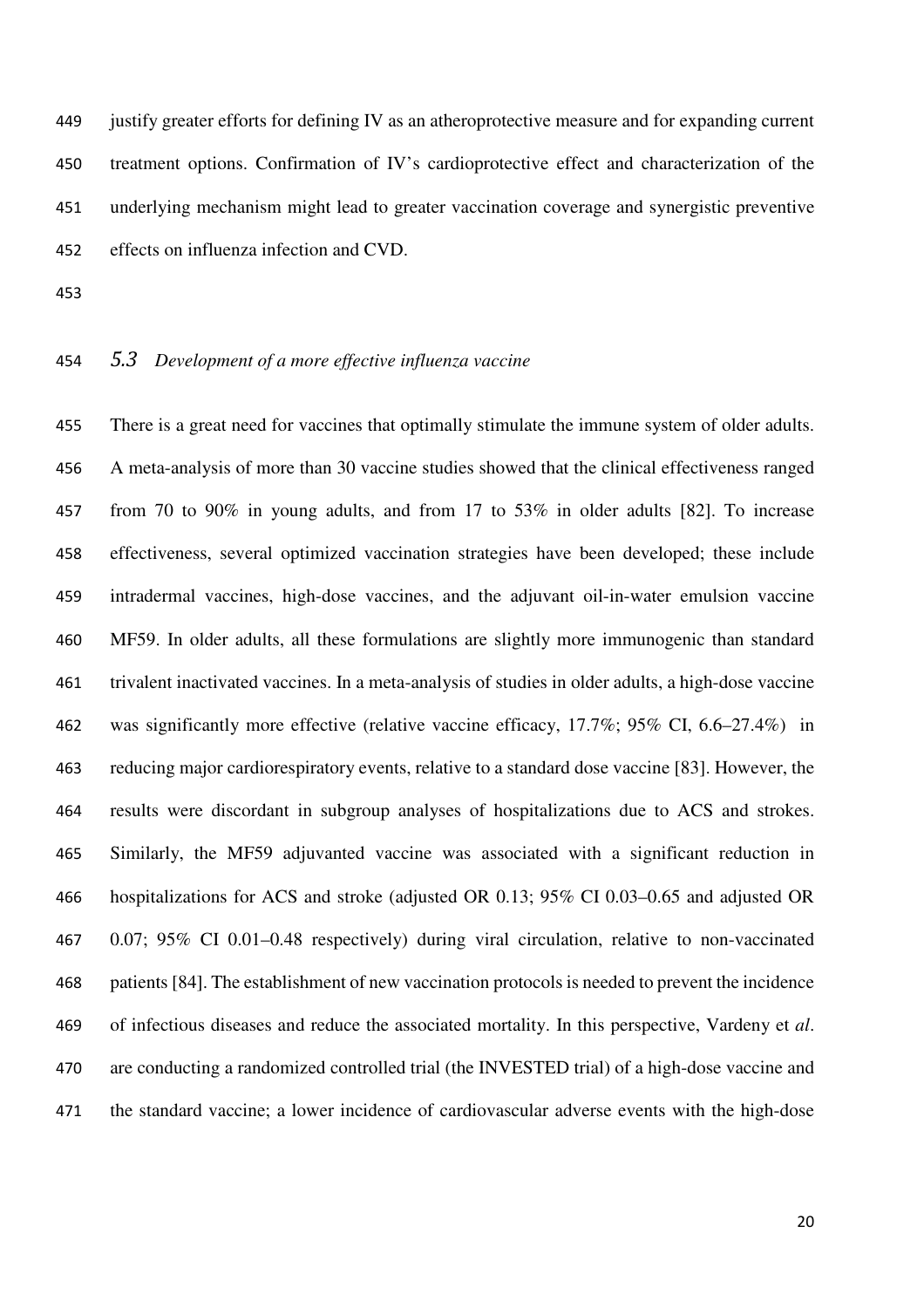vaccine would suggest a dose-response relationship between IV and cardiovascular prevention [85].

## *5.4 Influenza vaccine: an effective, low-cost treatment for CVD?*

Interventions aimed at preventing CVD (including lifestyle interventions, risk factor control, and medications such as beta-blockers, aspirin/clopidogrel, angiotensin II receptor blockers, and statins) are as effective in older adults as they are in younger adults. However, these strategies are under-used in older adults [86,87]. Effective intervention is complicated by ageism, comorbidities, and limited access to age-appropriate care. Adverse drug reactions (although often preventable) are frequent. Cardiovascular medications were the medications most frequently implicated (26.0% of cases) in adverse reactions in older adults [88].

Recognition of the beneficial effect of IV offers a new therapeutic opportunity for preventing CVD. Vaccination is a well-tolerated, inexpensive, effective method for reducing morbidity in patients at high risk of CVD. Vaccination has a favorable cost/benefit ratio, when compared with current pharmacological treatments [26]. A paradigm shift may be necessary to encourage clinicians to see IV as a cost-effective, safe, adjunct prevention strategy for patients with CVD.

#### **Conclusion**

Cardiovascular disease and influenza infection are leading causes of death worldwide, and the disease burdens are greater in people over the age 65. There is growing evidence of a link between IV and a reduction in the incidence of cardiovascular events. This is firstly based on prevention of the cardiovascular complications of influenza infection. We also suggest that IV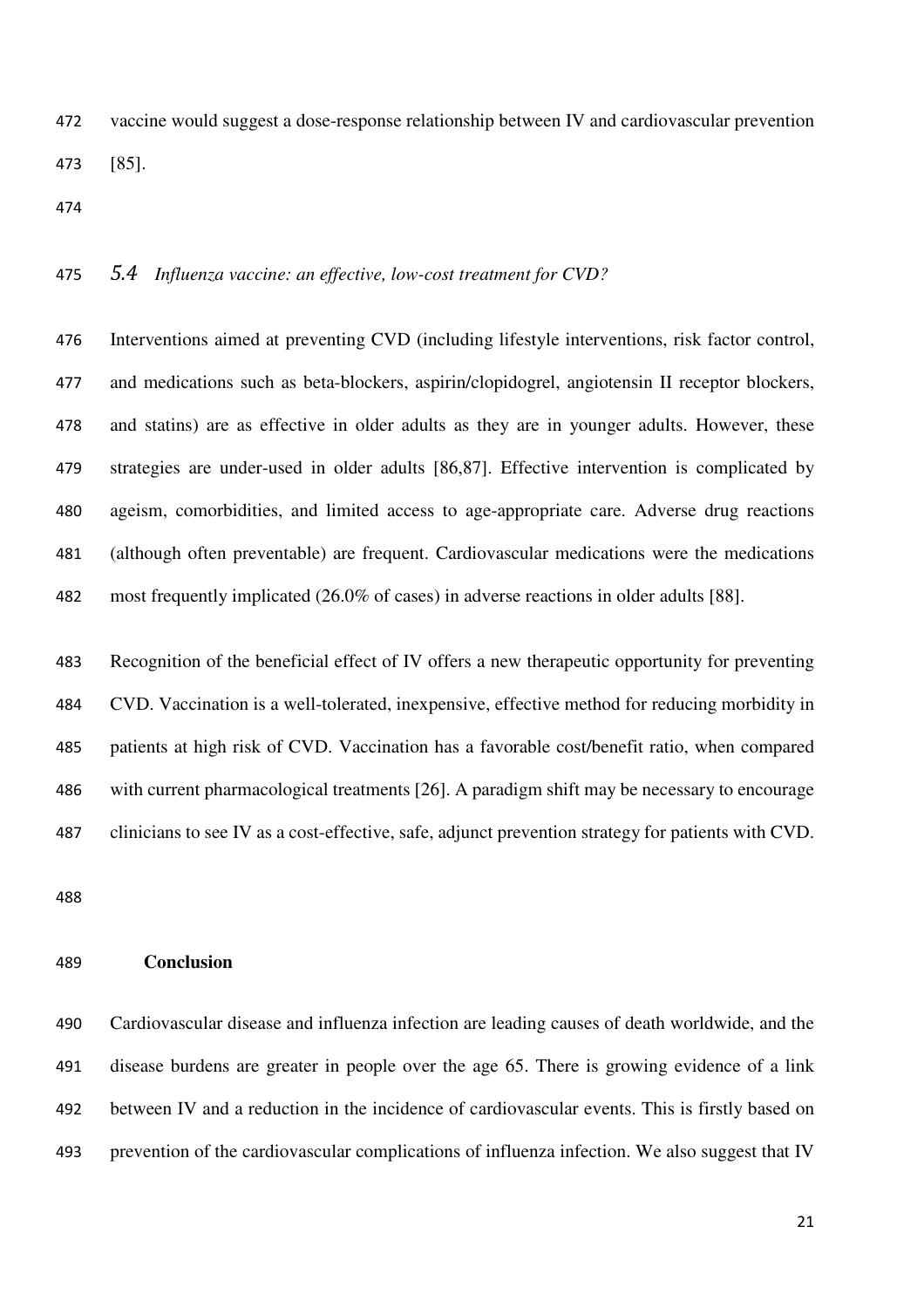has other infection-independent cardioprotective effects. The scientific interest in IV and its cardiovascular protection is and continues to grow. However, its specific effect remains largely controversial and difficult to share despite promising results. The provision of additional biological data will justify a greater investment in order to define IV as an atheroprotective vaccine.

- 
- 

# **Authors' contributions**

AA and BF made substantial contributions to study conception and design. AA wrote the manuscript. AA, JM, DA, CD, GG and BF have made substantial contributions to the final manuscript. All authors read and approved the final manuscript.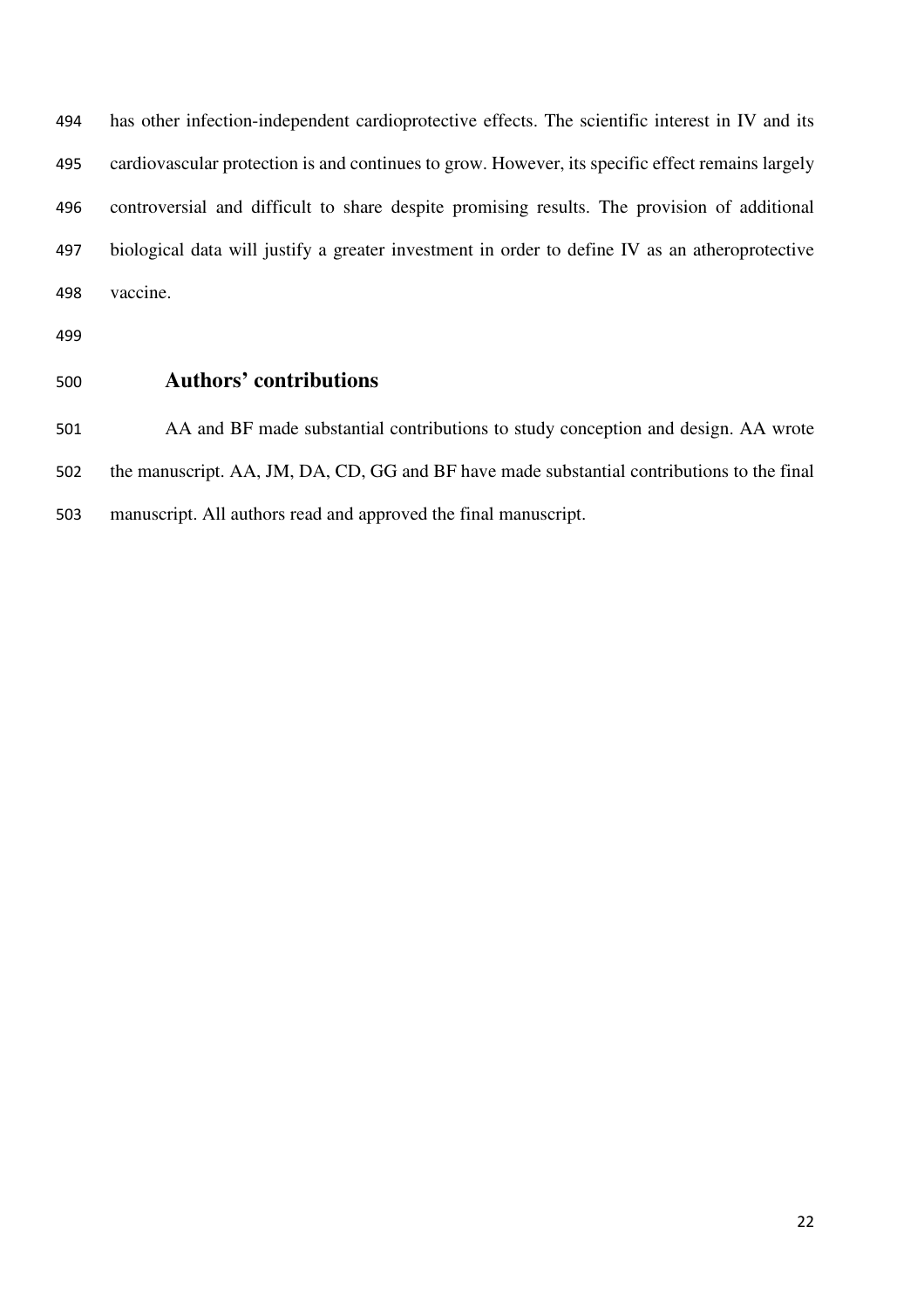# **References**

- [1] WHO. Projections of mortality and causes of death, 2016 to 2060. WHO 2018. http://www.who.int/healthinfo/global\_burden\_disease/projections/en/ (accessed May 3, 2019).
- [2] WHO. Global Influenza Strategy for 2019-2030. WHO 2019. http://www.who.int/influenza/global\_influenza\_strategy\_2019\_2030/en/ (accessed April 20, 2019).
- [3] Madjid M, Miller CC, Zarubaev VV, Marinich IG, Kiselev OI, Lobzin YV, et al. Influenza epidemics and acute respiratory disease activity are associated with a surge in autopsy-confirmed coronary heart disease death: results from 8 years of autopsies in 34 892 subjects. Eur Heart J 2007;28:1205-10. https://doi.org/10.1093/eurheartj/ehm035.
- [4] Haidari M, Wyde PR, Litovsky S, Vela D, Ali M, Casscells SW, et al. Influenza virus directly infects, inflames, and resides in the arteries of atherosclerotic and normal mice. Atherosclerosis 2010;208:90–6. https://doi.org/10.1016/j.atherosclerosis.2009.07.028.
- [5] Naghavi M. Influenza Infection Exerts Prominent Inflammatory and Thrombotic Effects on the Atherosclerotic Plaques of Apolipoprotein E-Deficient Mice. Circulation 2003;107:762–8. https://doi.org/10.1161/01.CIR.0000048190.68071.2B.
- [6] Suo J, Zhao L, Wang J, Zhu Z, Zhang H, Gao R. Influenza virus aggravates the ox-LDL-induced apoptosis of human endothelial cells via promoting p53 signaling: Influenza Virus Aggravates the Ox-LDL-Induced Apoptosis. J Med Virol 2015;87:1113–23. https://doi.org/10.1002/jmv.24166.
- [7] Visseren FLJ, Bouwman JJM, Bouter KP, Diepersloot RJA, de Groot PG, Erkelens DW. Procoagulant Activity of Endothelial Cells after Infection with Respiratory Viruses. Thromb Haemost 2000;84:319–24. https://doi.org/10.1055/s-0037-1614014.
- [8] Chiang M-H, Wu H-H, Shih C-J, Chen Y-T, Kuo S-C, Chen T-L. Association between influenza vaccination and reduced risks of major adverse cardiovascular events in elderly patients. Am Heart J 2017;193:1–7. https://doi.org/10.1016/j.ahj.2017.07.020.
- [9] Phrommintikul A, Kuanprasert S, Wongcharoen W, Kanjanavanit R, Chaiwarith R, Sukonthasarn A. Influenza vaccination reduces cardiovascular events in patients with acute coronary syndrome. Eur Heart J 2011;32:1730–5. https://doi.org/10.1093/eurheartj/ehr004.
- [10] Ciszewski A, Bilinska ZT, Brydak LB, Kepka C, Kruk M, Romanowska M, et al. Influenza vaccination in secondary prevention from coronary ischaemic events in coronary artery disease: FLUCAD study. Eur Heart J 2008;29:1350–8. https://doi.org/10.1093/eurheartj/ehm581.
- [11] Gurfinkel EP, de la Fuente RL, Mendiz O, Mautner B. Influenza Vaccine Pilot Study in Acute Coronary Syndromes and Planned Percutaneous Coronary Interventions: The FLU Vaccination Acute Coronary Syndromes (FLUVACS) Study. Circulation 2002;105:2143-7. https://doi.org/10.1161/01.CIR.0000016182.85461.F4.
- [12] Gurfinkel EP, Leon de la Fuente R, Mendiz O, Mautner B. Flu vaccination in acute coronary syndromes and planned percutaneous coronary interventions (FLUVACS) Study: One-year follow-up. Eur Heart J 2004;25:25–31. https://doi.org/10.1016/j.ehj.2003.10.018.
- [13] Udell JA, Zawi R, Bhatt DL, Keshtkar-Jahromi M, Gaughran F, Phrommintikul A, et al. Association Between Influenza Vaccination and Cardiovascular Outcomes in High-Risk Patients: A Meta-analysis. JAMA 2013;310:1711–20. https://doi.org/10.1001/jama.2013.279206.
- [14] Hansson GK. Inflammation, Atherosclerosis, and Coronary Artery Disease. N Engl J Med 2005;352:1685–95.
- [15] Ross R. Atherosclerosis -- An Inflammatory Disease. N Engl J Med 1999;340:115–26. https://doi.org/10.1056 / NEJM199901143400207.
- [16] Libby Peter, Ridker Paul M., Maseri Attilio. Inflammation and Atherosclerosis. Circulation 2002;105:1135–43. https://doi.org/10.1161/hc0902.104353.
- [17] Wang Julie C., Bennett Martin. Aging and Atherosclerosis. Circ Res 2012;111:245–59. https://doi.org/10.1161/CIRCRESAHA.111.261388.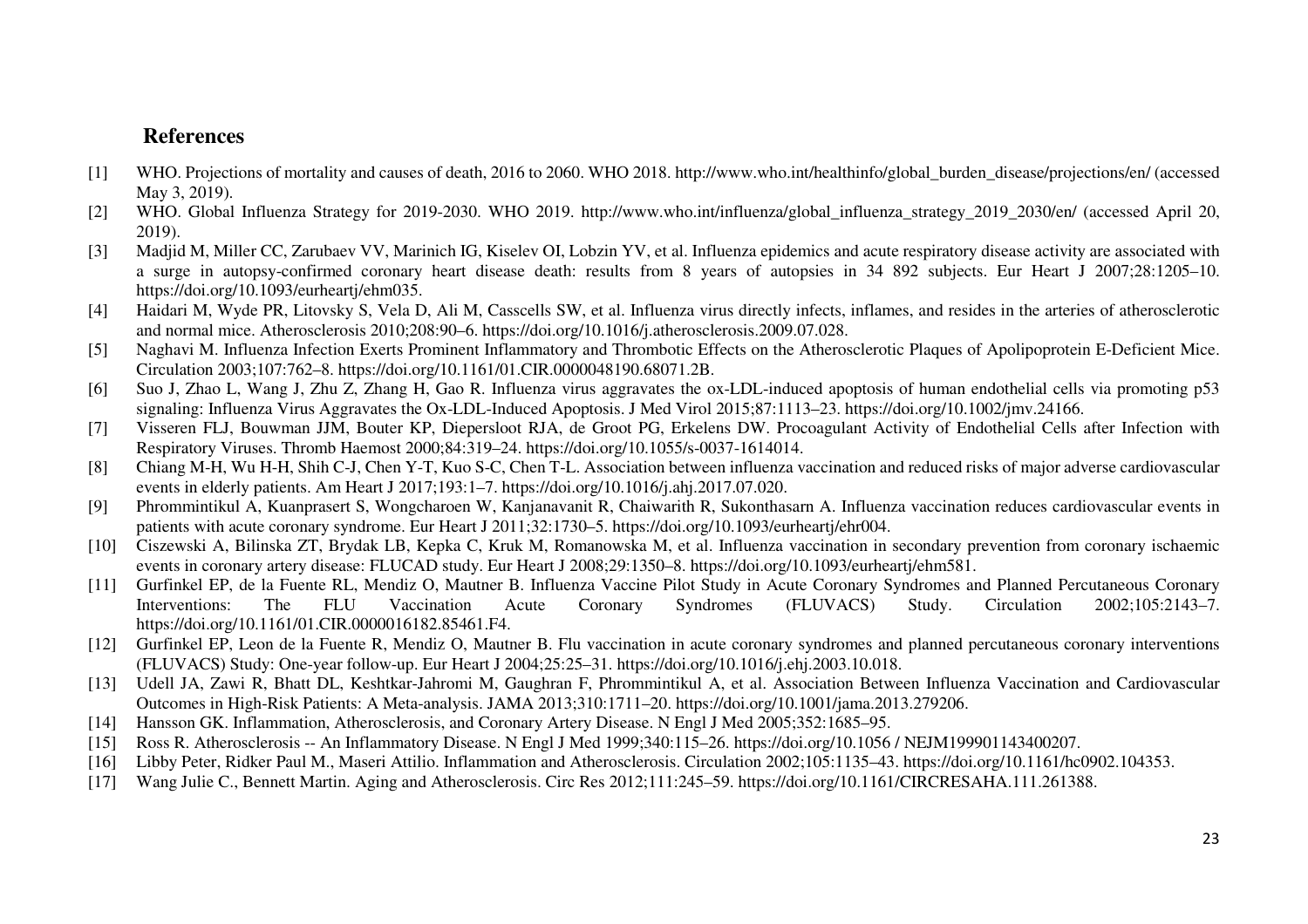- [18] Katsuumi G, Shimizu I, Yoshida Y, Minamino T. Vascular Senescence in Cardiovascular and Metabolic Diseases. Front Cardiovasc Med 2018;5:18. https://doi.org/10.3389/fcvm.2018.00018.
- [19] Gerhard-Herman M, Smoot LB, Wake N, Kieran MW, Kleinman ME, Miller DT, et al. Mechanisms of premature vascular aging in children with Hutchinson-Gilford Progeria syndrome. Hypertension 2012;59:92–7. https://doi.org/10.1161/HYPERTENSIONAHA.111.180919.
- [20] Fabricant CG. Virus-induced atherosclerosis. J Exp Med 1978;148:335–40. https://doi.org/10.1084/jem.148.1.335.
- [21] Tufano A, Di Capua M, Coppola A, Conca P, Cimino E, Cerbone A, et al. The Infectious Burden in Atherothrombosis. Semin Thromb Hemost 2012;38:515–23. https://doi.org/10.1055/s-0032-1315759.
- [22] Collins SD. Excess Mortality from Causes Other than Influenza and Pneumonia during Influenza Epidemics. Public Health Rep 1896-1970 1932;47:2159. https://doi.org/10.2307/4580606.
- [23] Smeeth L, Hubbard R. Risk of Myocardial Infarction and Stroke after Acute Infection or Vaccination. N Engl J Med 2004;351:2611–8.
- [24] Nguyen JL, Yang W, Ito K, Matte TD, Shaman J, Kinney PL. Seasonal Influenza Infections and Cardiovascular Disease Mortality. JAMA Cardiol 2016;1:274– 81. https://doi.org/10.1001/jamacardio.2016.0433.
- [25] Guan X-R, Li X, Xin X-M, Jiang L-X, Cui L-Y, Wang L-F, et al. Influenza Virus Infection and Risk of Acute Myocardial Infarction. Inflammation 2008;31:266– 72. https://doi.org/10.1007/s10753-008-9074-2.
- [26] MacIntyre CR, Heywood AE, Kovoor P, Ridda I, Seale H, Tan T, et al. Ischaemic heart disease, influenza and influenza vaccination: a prospective case control study. Heart 2013;99:1843–8. https://doi.org/10.1136/heartjnl-2013-304320.
- [27] Kwong JC, Schwartz KL, Campitelli MA, Chung H, Crowcroft NS, Karnauchow T, et al. Acute Myocardial Infarction after Laboratory-Confirmed Influenza Infection. N Engl J Med 2018;378:345–53. https://doi.org/10.1056/NEJMoa1702090.
- [28] Wang S, Quang Le T, Chida J, Cisse Y, Yano M, Kido H. Mechanisms of matrix metalloproteinase-9 upregulation and tissue destruction in various organs in influenza A virus infection. J Med Invest 2010;57:26–34. https://doi.org/10.2152/jmi.57.26.
- [29] Corrales-Medina VF, Madjid M, Musher DM. Role of acute infection in triggering acute coronary syndromes. Lancet Infect Dis 2010;10:83–92. https://doi.org/10.1016/S1473-3099(09)70331-7.
- [30] Gurevich VS. Influenza, autoimmunity and atherogenesis. Autoimmun Rev 2005;4:101–5. https://doi.org/10.1016/j.autrev.2004.10.006.
- [31] Madjid M. Influenza and Cardiovascular Disease: A New Opportunity for Prevention and the Need for Further Studies. Circulation 2003;108:2730-6. https://doi.org/10.1161/01.CIR.0000102380.47012.92.
- [32] Carbone F, Nencioni A, Mach F, Vuilleumier N, Montecucco F. Evidence on the pathogenic role of auto-antibodies in acute cardiovascular diseases. Thromb Haemost 2013;109:854–68. https://doi.org/10.1160/TH12-10-0768.
- [33] Vuilleumier NS and N. Auto-Antibodies As Possible Markers and Mediators of Ischemic, Dilated, and Rhythmic Cardiopathies\_. Curr Drug Targets 2015. http://www.eurekaselect.com/126305/article (accessed September 12, 2019).
- [34] Pleskov VM, Bannikov AI, Zaĭtsev IV. The receptor-mediated endocytosis of influenza viruses and low-density lipoproteins by tissue cells. Vopr Virusol 1994;39:121–5.
- [35] Van Lenten BJ, Wagner AC, Nayak DP, Hama S, Navab M, Fogelman AM. High-Density Lipoprotein Loses Its Anti-Inflammatory Properties During Acute Influenza A Infection. Circulation 2001;103:2283–8. https://doi.org/10.1161/01.CIR.103.18.2283.
- [36] Van Lenten BJ. Influenza Infection Promotes Macrophage Traffic Into Arteries of Mice That Is Prevented by D-4F, an Apolipoprotein A-I Mimetic Peptide. Circulation 2002;106:1127–32. https://doi.org/10.1161/01.CIR.0000030182.35880.3E.
- [37] Naghavi M, Barlas Z, Siadaty S, Naguib S, Madjid M, Casscells W. Association of Influenza Vaccination and Reduced Risk of Recurrent Myocardial Infarction. Circulation 2000;102:3039–45. https://doi.org/10.1161/01.CIR.102.25.3039.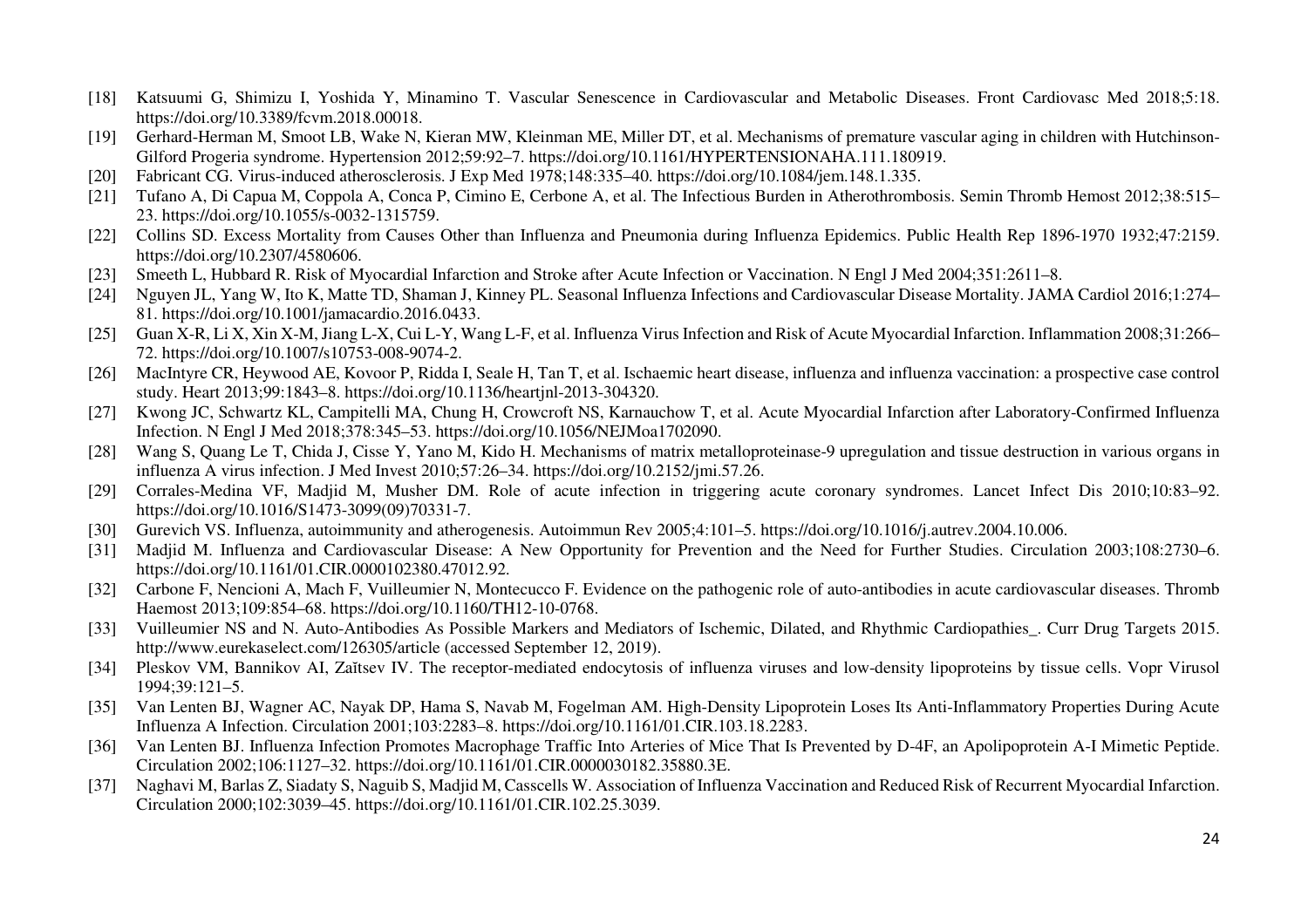- [38] Liu I-F, Huang C-C, Chan W-L, Huang P-H, Chung C-M, Lin S-J, et al. Effects of annual influenza vaccination on mortality and hospitalization in elderly patients with ischemic heart disease: A nationwide population-based study. Prev Med 2012;54:431–3. https://doi.org/10.1016/j.ypmed.2012.03.020.
- [39] Voordouw ACG, Sturkenboom MCJM, Dieleman JP, Stijnen T, Smith DJ, Lei J van der, et al. Annual Revaccination Against Influenza and Mortality Risk inCommunity-Dwelling Elderly Persons. JAMA 2004;292:2089–95. https://doi.org/10.1001/jama.292.17.2089.
- [40] Nichol KL, Nordin J, Mullooly J, Lask R, Fillbrandt K, Iwane M. Influenza Vaccination and Reduction in Hospitalizations for Cardiac Disease and Stroke among the Elderly. N Engl J Med 2003;348:1322–32. https://doi.org/10.1056/NEJMoa025028.
- [41] Wang C-S, Wang S-T, Lai C-T, Lin L-J, Chou P. Impact of influenza vaccination on major cause-specific mortality. Vaccine 2007;25:1196–203. https://doi.org/10.1016/j.vaccine.2006.10.015.
- [42] Armstrong BG, Mangtani P, Fletcher A, Kovats S, McMichael A, Pattenden S, et al. Effect of influenza vaccination on excess deaths occurring during periods of high circulation of influenza: cohort study in elderly people. BMJ 2004;329:660. https://doi.org/10.1136/bmj.38198.594109.AE.
- [43] Gross PA. The Efficacy of Influenza Vaccine in Elderly Persons: A Meta-Analysis and Review of the Literature. Ann Intern Med 1995;123:518–27. https://doi.org/10.7326/0003-4819-123-7-199510010-00008.
- [44] Vamos EP, Pape UJ, Curcin V, Harris MJ, Valabhji J, Majeed A, et al. Effectiveness of the influenza vaccine in preventing admission to hospital and death in people with type 2 diabetes. Can Med Assoc J 2016;188:E342–51. https://doi.org/10.1503/cmaj.151059.
- [45] Heffelfinger JD, Heckbert SR, Psaty BM, Weiss NS, Thompson WW, Bridges CB, et al. Influenza Vaccination and Risk of Incident Myocardial Infarction. Hum Vaccin 2006;2:161–6. https://doi.org/10.4161/hv.2.4.2943.
- [46] Grau Armin J., Fischer Beate, Barth Cordula, Ling Paul, Lichy Christoph, Buggle Florian. Influenza Vaccination Is Associated With a Reduced Risk of Stroke. Stroke 2005;36:1501–6. https://doi.org/10.1161/01.STR.0000170674.45136.80.
- [47] Chen C-I, Kao P-F, Wu M-Y, Fang Y-A, Miser JS, Liu J-C, et al. Influenza Vaccination is Associated with Lower Risk of Acute Coronary Syndrome in Elderly Patients with Chronic Kidney Disease. Medicine (Baltimore) 2016;95. https://doi.org/10.1097/MD.0000000000002588.
- [48] Lin H-C, Chiu H-F, Ho S-C, Yang C-Y. Association of Influenza Vaccination and Reduced Risk of Stroke Hospitalization among the Elderly: A Population-Based Case-Control Study. Int J Environ Res Public Health 2014;11:3639–49. https://doi.org/10.3390/ijerph110403639.
- [49] Hsu S-Y, Chen F-L, Liaw Y-P, Huang J-Y, Nfor ON, Chao D-Y. A Matched Influenza Vaccine Strain Was Effective in Reducing the Risk of Acute Myocardial Infarction in Elderly Persons: A Population-Based Study. Medicine (Baltimore) 2016;95. https://doi.org/10.1097/MD.0000000000002869.
- [50] Lavallée P, Perchaud V, Gautier-Bertrand M, Grabli D, Amarenco P. Association Between Influenza Vaccination and Reduced Risk of Brain Infarction. Stroke 2002;33:513–8. https://doi.org/10.1161/hs0202.102328.
- [51] Bermúdez-Fajardo A, Oviedo-Orta E. Influenza vaccination promotes stable atherosclerotic plaques in apoE knockout mice. Atherosclerosis 2011;217:97–105. https://doi.org/10.1016/j.atherosclerosis.2011.03.019.
- [52] Keshtkar-Jahromi M, Ouyang M, Keshtkarjahromi M, Almed S, Li H, Walston JD, et al. Effect of influenza vaccine on tumor necrosis factor-like weak inducer of apoptosis (TWEAK) in older adults. Vaccine 2018;36:2220–5. https://doi.org/10.1016/j.vaccine.2017.11.045.
- [53] Blanco-Colio L M. TWEAK and Fn14. New players in the pathogenesis of atherosclerosis. Front Biosci 2007;12:3648–55. https://doi.org/10.2741/2341.
- [54] Veljkovic V, Glisic S, Veljkovic N, Bojic T, Dietrich U, Perovic VR, et al. Influenza vaccine as prevention for cardiovascular diseases: Possible molecular mechanism. Vaccine 2014;32:6569–75. https://doi.org/10.1016/j.vaccine.2014.07.007.
- [55] Chao J, Chao L. Kallikrein-kinin in stroke, cardiovascular and renal disease: Kallikrein in cardiovascular and renal disease. Exp Physiol 2005;90:291–8. https://doi.org/10.1113/expphysiol.2004.028464.
- [56] Posthouwer D, Voorbij HAM, Grobbee DE, Numans ME, van der Bom JG. Influenza and pneumococcal vaccination as a model to assess C-reactive protein response to mild inflammation. Vaccine 2004;23:362–5. https://doi.org/10.1016/j.vaccine.2004.05.035.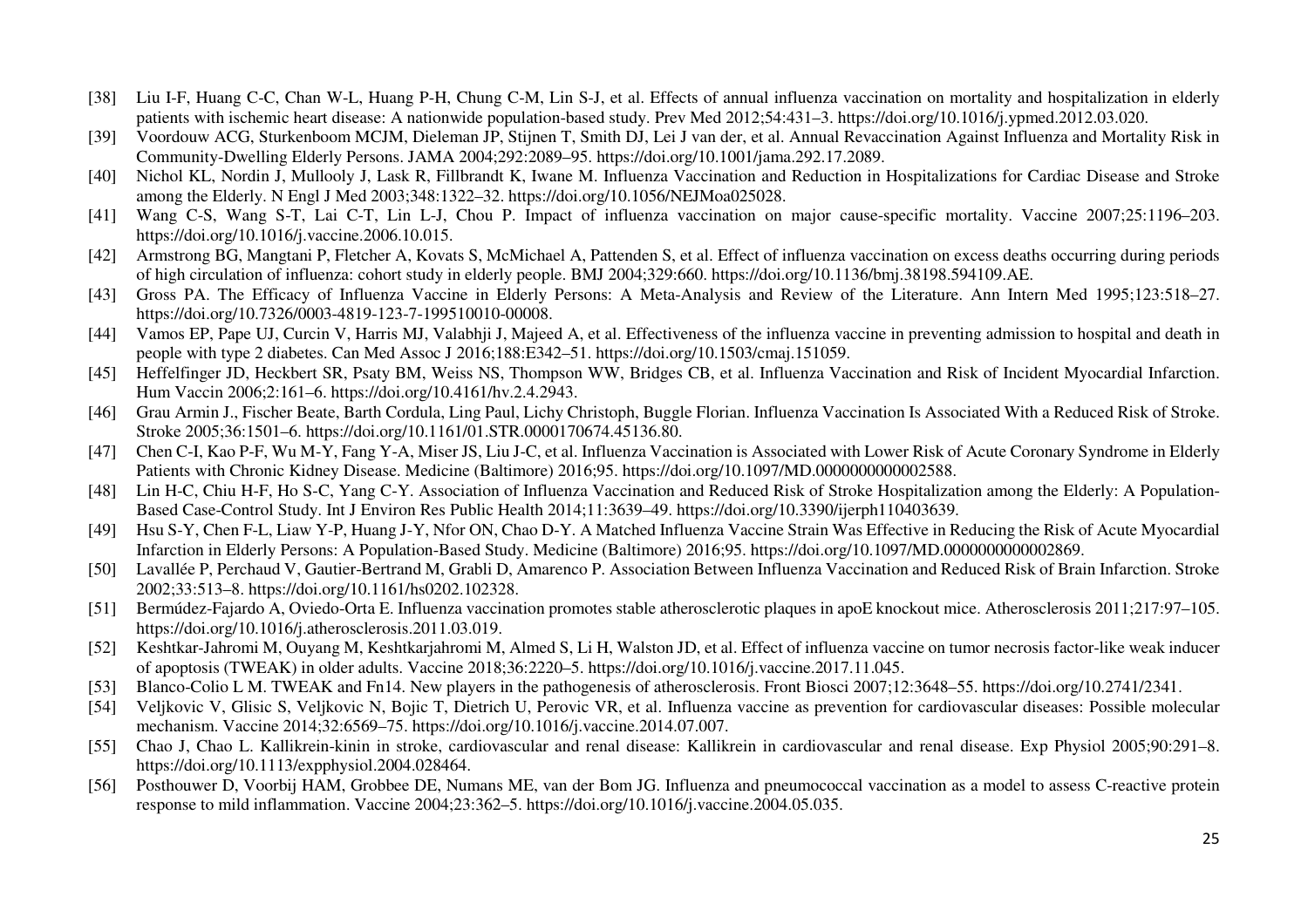- [57] Carty Cara L., Heagerty Patrick, Nakayama Karen, McClung E. Clair, Lewis Julieann, Lum Dawn, et al. Inflammatory Response After Influenza Vaccination in Men With and Without Carotid Artery Disease. Arterioscler Thromb Vasc Biol 2006;26:2738–44. https://doi.org/10.1161/01.ATV.0000248534.30057.b5.
- [58] Danesh J, Wheeler JG, Hirschfield GM, Eda S, Eiriksdottir G, Rumley A, et al. C-reactive protein and other circulating markers of inflammation in the prediction of coronary heart disease. N Engl J Med 2004;350:1387–97. https://doi.org/10.1056/NEJMoa032804.
- [59] Murry C, Jennings R B, Reimer K A. Preconditioning with ischemia: a delay of lethal cell injury in ischemic myocardium. Circulation 1986;74:1124–36.https://doi.org/10.1161/01.CIR.74.5.1124.
- [60] Mattson MP. Hormesis et résistance aux maladies: activation des voies de réponse au stress cellulaire. Hum Exp Toxicol 2008;27:155–62. https://doi.org/10.1177/0960327107083417.
- [61] Ferrera R, Bopassa J-C, Angoulvant D, Ovize M. Post-conditioning protects from cardioplegia and cold ischemia via inhibition of mitochondrial permeability transition pore. J Heart Lung Transplant 2007;26:604–9. https://doi.org/10.1016/j.healun.2007.02.009.
- [62] Zahler S, Kupatt C, Becker BF. Endothelial preconditioning by transient oxidative stress reduces inflammatory responses of cultured endothelial cells to TNFα. FASEB J 2000;14:555–64. https://doi.org/10.1096/fasebj.14.3.555.
- [63] Vinten-Johansen J. Postconditioning: a mechanical maneuver that triggers biological and molecular cardioprotective responses to reperfusion. Heart Fail Rev 2007;12:235–44. https://doi.org/10.1007/s10741-007-9024-3.
- [64] Thomas PS, Ng C, Elsing M, Yates DH. Influenza vaccination: Changes in exhaled nitric oxide levels and sputum cytology. Respirology 1999;4:355–8. https://doi.org/10.1046/j.1440-1843.1999.00204.x.
- [65] Afilalo J, Karunananthan S, Eisenberg MJ, Alexander KP, Bergman H. Role of Frailty in Patients With Cardiovascular Disease. Am J Cardiol 2009;103:1616–21. https://doi.org/10.1016/j.amjcard.2009.01.375.
- [66] Wang TJ. Vitamin D and Cardiovascular Disease. Annu Rev Med 2016;67:261–72. https://doi.org/10.1146/annurev-med-051214-025146.
- [67] Barbarawi M, Kheiri B, Zayed Y, Barbarawi O, Dhillon H, Swaid B, et al. Vitamin D Supplementation and Cardiovascular Disease Risks in More Than 83 <sup>000</sup> Individuals in 21 Randomized Clinical Trials: A Meta-analysis. JAMA Cardiol 2019. https://doi.org/10.1001/jamacardio.2019.1870.
- [68] Manson JE, Cook NR, Lee I-M, Christen W, Bassuk SS, Mora S, et al. Vitamin D Supplements and Prevention of Cancer and Cardiovascular Disease. N Engl J Med 2019;380:33–44. https://doi.org/10.1056/NEJMoa1809944.
- [69] Sempos CT, Vesper HW, Phinney KW, Thienpont LM, Coates PM, Vitamin D Standardization Program (VDSP). Vitamin D status as an international issue: national surveys and the problem of standardization. Scand J Clin Lab Investig Suppl 2012;243:32–40. https://doi.org/10.3109/00365513.2012.681935.
- [70] Sempos CT, Heijboer AC, Bikle DD, Bollerslev J, Bouillon R, Brannon PM, et al. Vitamin D assays and the definition of hypovitaminosis D: results from the First International Conference on Controversies in Vitamin D. Br J Clin Pharmacol 2018;84:2194–207. https://doi.org/10.1111/bcp.13652.
- [71] Hilger J, Friedel A, Herr R, Rausch T, Roos F, Wahl DA, et al. A systematic review of vitamin D status in populations worldwide. Br J Nutr 2014;111:23–45. https://doi.org/10.1017/S0007114513001840.
- [72] Zhou J, Huang P, Liu P, Hao Q, Chen S, Dong B, et al. Association of vitamin D deficiency and frailty: A systematic review and meta-analysis. Maturitas 2016;94:70–6. https://doi.org/10.1016/j.maturitas.2016.09.003.
- [73] Goncalves-Mendes N, Talvas J, Dualé C, Guttmann A, Corbin V, Marceau G, et al. Impact of Vitamin D Supplementation on Influenza Vaccine Response and Immune Functions in Deficient Elderly Persons: A Randomized Placebo-Controlled Trial. Front Immunol 2019;10. https://doi.org/10.3389/fimmu.2019.00065.
- [74] Fröbert O, Götberg M, Angerås O, Jonasson L, Erlinge D, Engstrøm T, et al. Design and rationale for the Influenza vaccination After Myocardial Infarction (IAMI) trial. A registry-based randomized clinical trial. Am Heart J 2017;189:94–102. https://doi.org/10.1016/j.ahj.2017.04.003.
- [75] Loeb M, Dokainish H, Dans A, Palileo-Villanueva LM, Roy A, Karaye K, et al. Randomized controlled trial of influenza vaccine in patients with heart failure to reduce adverse vascular events (IVVE): Rationale and design. Am Heart J 2019;212:36–44. https://doi.org/10.1016/j.ahj.2019.02.009.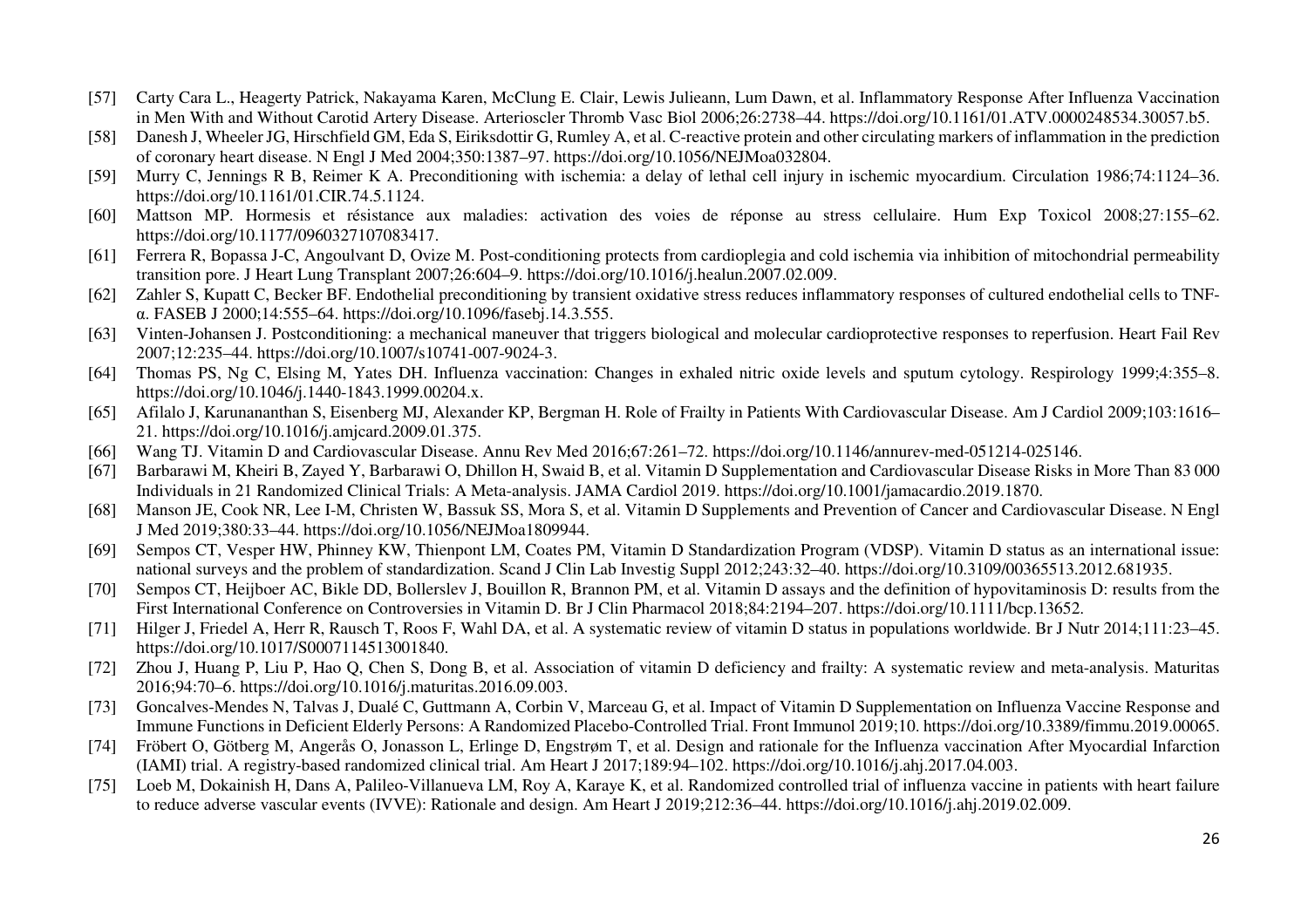- [76] Nilsson Jan, Hansson Göran K. Vaccination Strategies and Immune Modulation of Atherosclerosis. Circ Res 2020;126:1281–96. https://doi.org/10.1161/CIRCRESAHA.120.315942.
- [77] Franceschi C, Bonafè M, Valensin S, Olivieri F, Luca MD, Ottaviani E, et al. Inflamm-aging: An Evolutionary Perspective on Immunosenescence. Ann N YAcad Sci 2000;908:244–54. https://doi.org/10.1111/j.1749-6632.2000.tb06651.x.
- [78] Franceschi C, Garagnani P, Parini P, Giuliani C, Santoro A. Inflammaging: a new immune–metabolic viewpoint for age-related diseases. Nat Rev Endocrinol 2018;14:576–90. https://doi.org/10.1038/s41574-018-0059-4.
- [79] Ferrucci L, Fabbri E. Inflammageing: chronic inflammation in ageing, cardiovascular disease, and frailty. Nat Rev Cardiol 2018;15:505. https://doi.org/10.1038/s41569-018-0064-2.
- [80] Verreault R, Laurin D, Lindsay J, De Serres G. Past exposure to vaccines and subsequent risk of Alzheimer's disease. CMAJ 2001;165:1495–8.
- [81] Asciutto G, Wigren M, Fredrikson GN, Mattisson IY, Grönberg C, Alm R, et al. Apolipoprotein B-100 Antibody Interaction With Atherosclerotic Plaque Inflammation and Repair Processes. Stroke 2016;47:1140–3. https://doi.org/10.1161/STROKEAHA.116.012677.
- [82] Goodwin K, Viboud C, Simonsen L. Antibody response to influenza vaccination in the elderly: A quantitative review. Vaccine 2006;24:1159–69. https://doi.org/10.1016/j.vaccine.2005.08.105.
- [83] DiazGranados CA, Robertson CA, Talbot HK, Landolfi V, Dunning AJ, Greenberg DP. Prevention of serious events in adults 65 years of age or older: A comparison between high-dose and standard-dose inactivated influenza vaccines. Vaccine 2015;33:4988–93. https://doi.org/10.1016/j.vaccine.2015.07.006.
- [84] Puig-Barberà J, Díez-Domingo J, Varea ÁB, Chavarri GS, Rodrigo JAL, Hoyos SP, et al. Effectiveness of MF59TM-adjuvanted subunit influenza vaccine in preventing hospitalisations for cardiovascular disease, cerebrovascular disease and pneumonia in the elderly. Vaccine 2007;25:7313–21. https://doi.org/10.1016/j.vaccine.2007.08.039.
- [85] Vardeny O, Udell JA, Joseph J, Farkouh ME, Hernandez AF, McGeer AJ, et al. High-dose influenza vaccine to reduce clinical outcomes in high-risk cardiovascular patients: Rationale and design of the INVESTED trial. Am Heart J 2018;202:97–103. https://doi.org/10.1016/j.ahj.2018.05.007.
- [86] Meid AD, Quinzler R, Freigofas J, Saum K-U, Schöttker B, Holleczek B, et al. Medication Underuse in Aging Outpatients with Cardiovascular Disease: Prevalence, Determinants, and Outcomes in a Prospective Cohort Study. PloS One 2015;10:e0136339. https://doi.org/10.1371/journal.pone.0136339.
- [87] Fleg JL, Aronow WS, Frishman WH. Cardiovascular drug therapy in the elderly: benefits and challenges. Nat Rev Cardiol 2011;8:13–28. https://doi.org/10.1038/nrcardio.2010.162.
- [88] Gurwitz JH, Field TS, Harrold LR, Rothschild J, Debellis K, Seger AC, et al. Incidence and Preventability of Adverse Drug Events Among Older Persons in the Ambulatory Setting. JAMA 2003;289:1107–16. https://doi.org/10.1001/jama.289.9.1107.
- [89] Gwini SM, Coupland CAC, Siriwardena AN. The effect of influenza vaccination on risk of acute myocardial infarction: Self-controlled case-series study. Vaccine 2011;29:1145–9. https://doi.org/10.1016/j.vaccine.2010.12.017.
- [90] Gurfinkel EP, de la Fuente RL. Two-Year Follow-Up of the FLU Vaccination Acute Coronary Syndromes (FLUVACS) Registry. Tex Heart Inst J 2004;31:28–32.
- [91] Warren-Gash C, Smeeth L, Hayward AC. Influenza as a trigger for acute myocardial infarction or death from cardiovascular disease: a systematic review. Lancet Infect Dis 2009;9:601–10. https://doi.org/10.1016/S1473-3099(09)70233-6.
- [92] Ciszewski A. Cardioprotective effect of influenza and pneumococcal vaccination in patients with cardiovascular diseases. Vaccine 2018;36:202–6. https://doi.org/10.1016/j.vaccine.2017.11.078.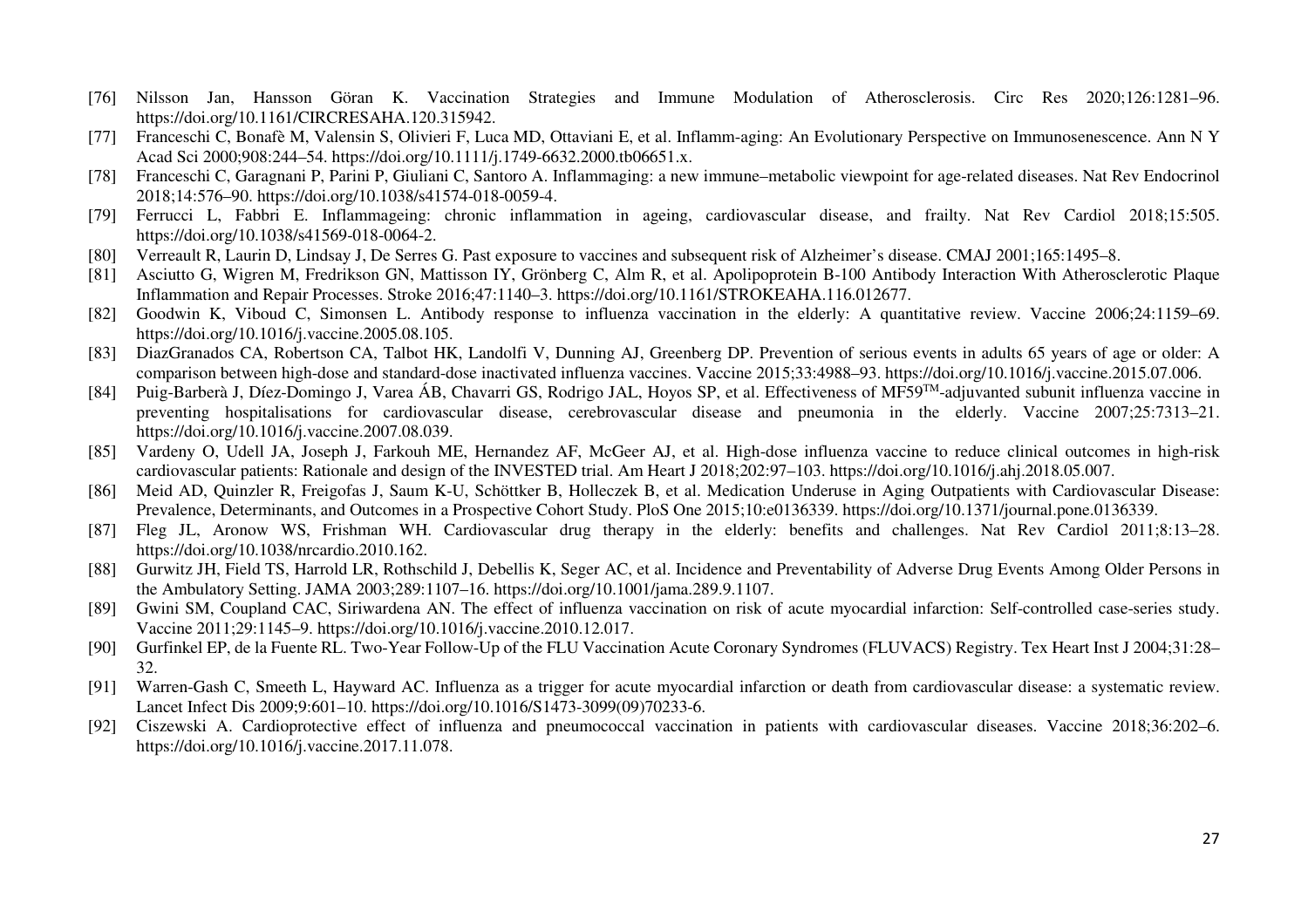

#### **Figure 1 - Acute coronary syndrome triggered by influenza infection:**

*The influenza virus can induce, either by direct viral effect on atheromatous plaque or by indirect mechanisms (leading to a systemic inflammatory response), the destabilization of vulnerable plaque. However, both mechanisms do not appear to be specific to the influenza virus and similar data have been reported for CMV or Chlamydia pneumoniae infections. Antigenic similarities between the influenza virus and oxidized LDL have also been observed and could be responsible for cross-reactions, leading to disease progression.*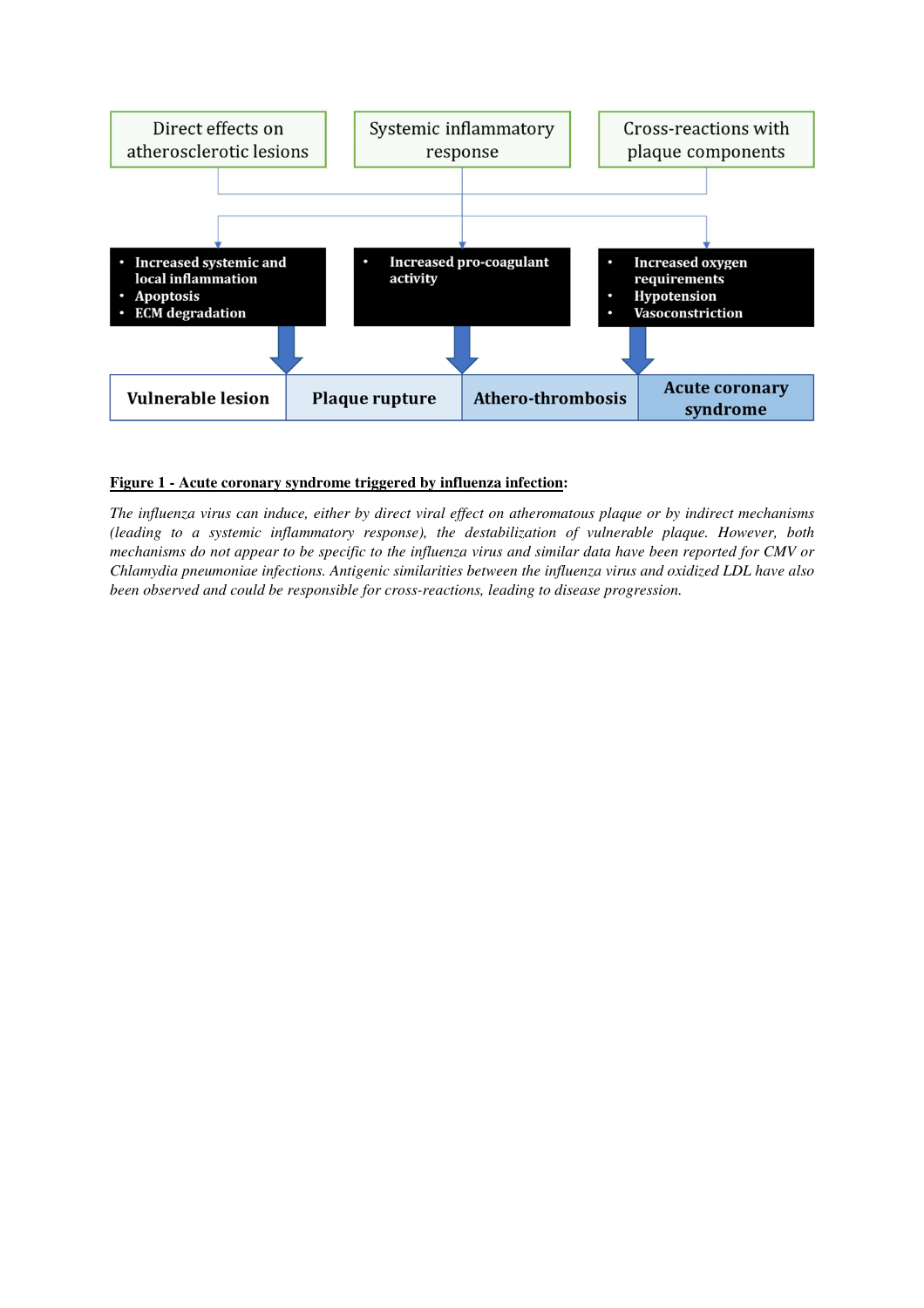

#### **Figure 2: Schematic model of hormetic response to influenza vaccine and infection.**

*Hormesis, which can be summed up by the adage " that which does not kill us makes us stronger ", refers to a generally favourable stimulation response of biological defenses to low doses of stress-generating agents. Transposed to the issue of influenza vaccination and influenza infection, high stimulant stress, here influenza infection, induces damage to cells or organs, resulting in a deficient adaptive response leading to cardiotoxicity. A low stress of the same agent, the influenza vaccine, allows for an adaptive response that would confer protection against exposure to further severe stress.*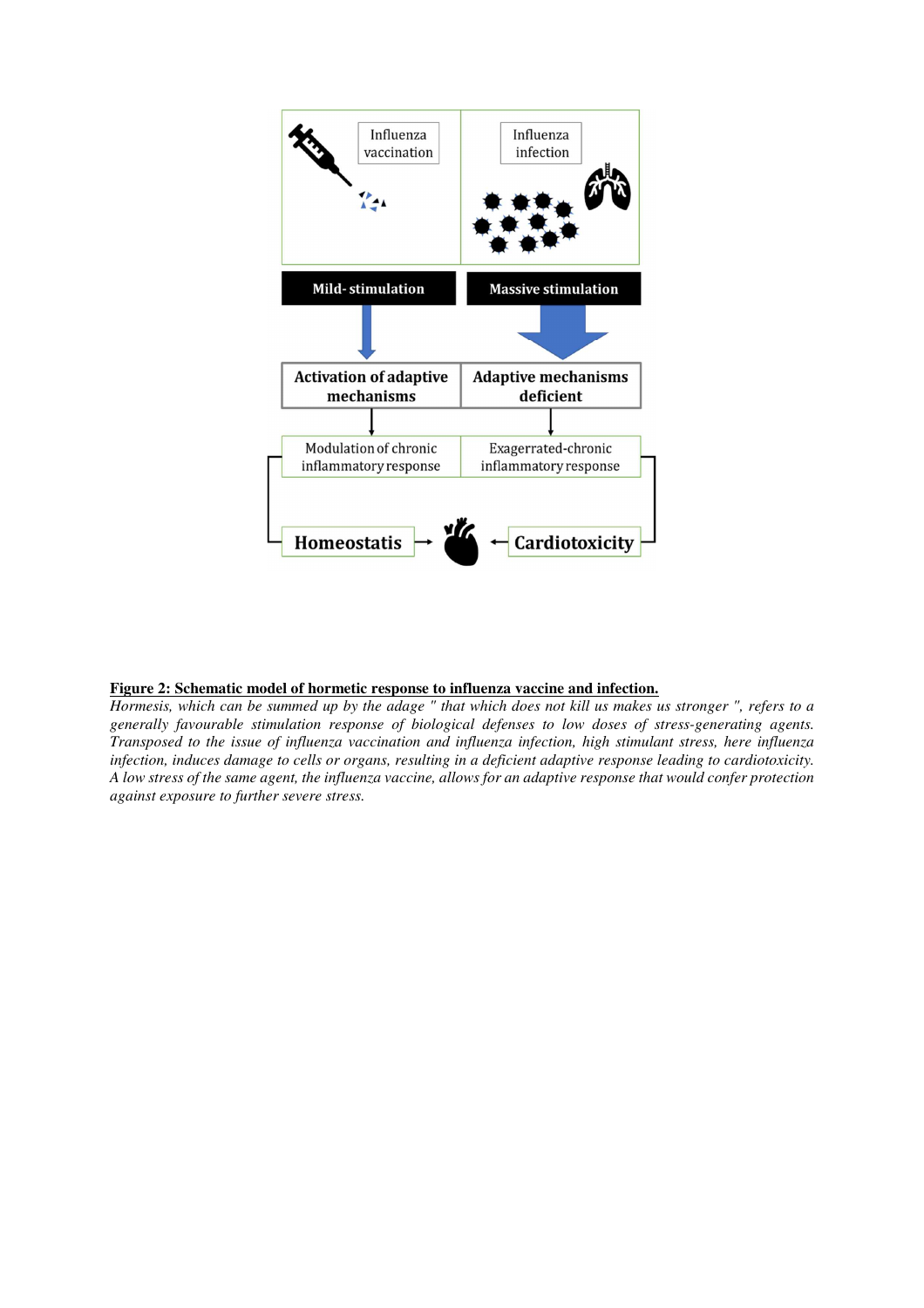

#### **Figure 3 – Future directions**

*Although studies on the association between influenza vaccination and cardiovascular risk prevention show limitations, they support efforts to increase research in this area. Influenza vaccination, because of its effectiveness in reducing cardiovascular events and complications of influenza, can be considered a new treatment in the arsenal of patients with coronary heart disease.*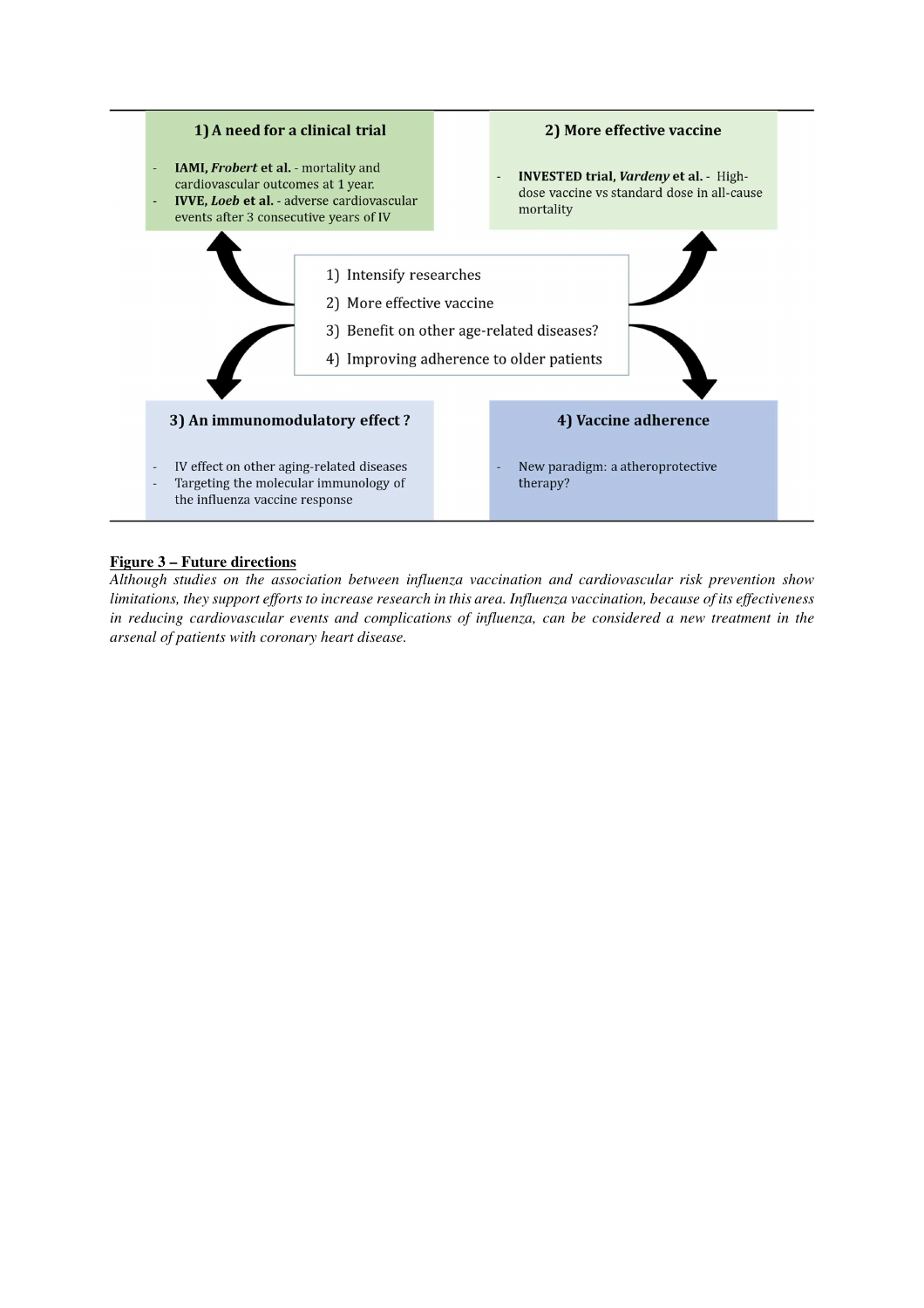

#### **Figure 4 - Aging and aging-related diseases**

*Chronic inflammation is a common biological process that characterizes aging and aging-related diseases. It results in a systemic increase in pro-inflammatory biomarkers. However, its origin remains controversial, contributing both to the pathogenesis of aging-related diseases and reflecting their existence. It is therefore widely accepted that interdependence remains more consistent in explaining the interactions between inflammation and aging-related diseases.*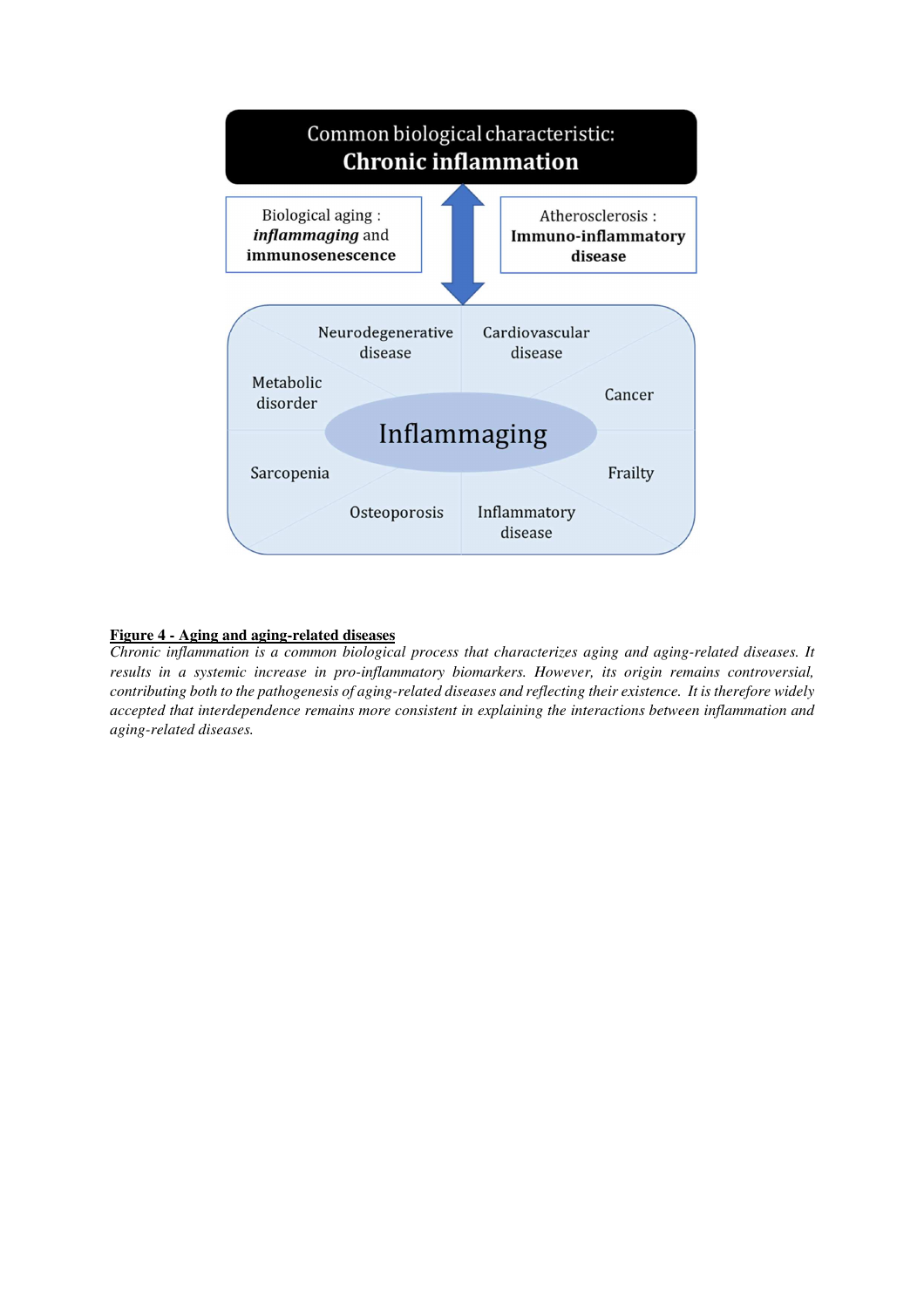| First author, year<br>of publication | <b>Study type</b>                                                                                   | <b>Follow</b><br>-up | <b>Strategy</b> <sup>a</sup> | $\mathbb{N}$                   | Vaccine                                                                    | Age*†<br>No vaccine                                                       | <b>Study outcome</b>                                                                        | OR/HR†                                                                                                   | <b>Relevant additional outcomes (OR/HR)</b>                                                                                                                                                                                                                                    |
|--------------------------------------|-----------------------------------------------------------------------------------------------------|----------------------|------------------------------|--------------------------------|----------------------------------------------------------------------------|---------------------------------------------------------------------------|---------------------------------------------------------------------------------------------|----------------------------------------------------------------------------------------------------------|--------------------------------------------------------------------------------------------------------------------------------------------------------------------------------------------------------------------------------------------------------------------------------|
| <b>Observational studies</b>         |                                                                                                     |                      |                              |                                |                                                                            |                                                                           |                                                                                             |                                                                                                          |                                                                                                                                                                                                                                                                                |
| Liu., 2012 [38]                      | Cohort                                                                                              | 4y                   | $\mathbf{I}$                 | 5048                           | $75\pm6$                                                                   | 76±7                                                                      | All-cause mortality (1),<br>hospitalization for CVD (2)                                     | $\overline{(1) 0.42**}$<br>$(2) 0.84$ **                                                                 | • Non-flu season: $(1)$ 0.78 <sup>**</sup> , $(2)$ 1.04                                                                                                                                                                                                                        |
| Voordouw, 2004 [39]                  | Cohort                                                                                              | 6 y                  | $\overline{\phantom{a}}$     | 26071                          | $73\pm7$                                                                   |                                                                           | All-cause mortality                                                                         | $0.76**$                                                                                                 | $CV$ death: $0.89$<br>Non-flu season: 0.89<br>RV effect with age: [65-69] 0.98, [70-79] 0.78 <sup>**</sup> , [≥80] 0.69 <sup>**</sup>                                                                                                                                          |
| <b>Armstrong, 2004 [42]</b>          | Cohort                                                                                              | 4y                   | $\sim$                       | 24535                          | $\geq$ 75                                                                  |                                                                           | Daily all-cause mortality                                                                   | $0.89**$                                                                                                 | $\bullet$ CV death, 0.87                                                                                                                                                                                                                                                       |
| Chen, 2016 [47]                      | Cohort                                                                                              | 1 <sub>y</sub>       | Ι                            | 4406                           | $71\pm8$                                                                   | $68 \pm 10$                                                               | Hospitalization for AMI                                                                     | $0.35**$                                                                                                 | RV effect: [1 IV] $0.62**$ , [2-3 IV] $0.35**$ , [ $\geq$ 4 IV] $0.13**$<br>RV effect in non-flu season: [1] 0.61 <sup>**</sup> , [2-3] 0.39 <sup>**</sup> , [≥4] 0.13 <sup>**</sup><br>$\bullet$<br>• RV effect with age: [55-64] 0.47**, [65-74] 0.25**, [ $\geq$ 75] 0.42** |
| Hsu, 2016 [49]                       | Cohorts: (1)<br>mismatched vaccine<br>strain in $2007$ , $(2)$<br>matched vaccine<br>strain in 2008 | 1 <sub>y</sub>       |                              | 202058                         | $(1)$ F 75 $\pm$ 6,<br>$M$ 75 $\pm$ 6<br>$(2)$ F 75 $\pm$ 7,<br>$M76\pm 6$ | $(1)$ F 75 $\pm$ 7,<br>$M$ 75 $\pm$ 7<br>$(2)$ F 75 $\pm$ 7,<br>$M74\pm7$ | AMI                                                                                         | $(1)$ F 1.10,<br>$M$ 0.99<br>(2) F 0.73,<br>$M 0.68**$                                                   |                                                                                                                                                                                                                                                                                |
| Vamos, 2016 [44]                     | Cohort                                                                                              | 7y                   |                              | 124503                         | 66±13                                                                      | $56 \pm 16$                                                               | Hospital admissions for: (1)<br>AMI, $(2)$ stroke, $(3)$ HF                                 | (1) 0.81<br>$(2) 0.70$ **<br>$(3) 0.78$ **                                                               | • Non-flu season: $(1)$ 0.96, $(2)$ 1.17, $(3)$ 1.06                                                                                                                                                                                                                           |
| Nichol, 2003 [40]                    | 2 flu seasons<br>$(1)$ 1998–1999, $(2)$<br>1999-2000                                                | 1 <sub>y</sub>       |                              | (1)<br>140055<br>(2)<br>146328 | $74\pm7$<br>$74\pm7$                                                       | $74\pm7$<br>$73\pm7$                                                      | All-cause mortality<br>Hospitalization for cardiac<br>disease<br>Hospitalization for stroke | $(1)$ 0.52 $**$<br>$(2)$ 0.50 $**$<br>$(1) 0.81$ **<br>$(2) 0.81$ **<br>$(1)$ 0.84 $**$<br>$(2) 0.77$ ** | • AMI: (1) $0.80^{**}$ , (2) $0.90$<br>Beneficial effect of IV with age: hospitalization for cardiac causes<br>in 65-84 y.o. patients, all-cause mortality, hospitalization for stroke<br>in 75-84 y.o. patients                                                               |
| Wang, 2007 [41]                      | Population-based<br>study                                                                           | 10 <sub>m</sub>      |                              | 88731                          | $\geq 65$ y                                                                |                                                                           | Major cause-specific<br>mortality                                                           | $0.56**$                                                                                                 | Stroke: $0.35***$ . Heart disease: $0.78***$<br>High-risk patients (with comorbidities): stroke: 0.25 <sup>**</sup> , heart<br>$\bullet$<br>disease: $0.64**$                                                                                                                  |
| Gwini, 2011 [89]                     | Self-controlled case-<br>series                                                                     | 6 m                  | I                            | 8180                           | 77                                                                         |                                                                           | AMI                                                                                         | $\leq 60$ days: SS <sup>b</sup><br>$> 60$ days:<br>NS <sup>b</sup>                                       | • $1-14$ days: $0.68**$<br>Early IV effect (1 <sup>st</sup> Sept-15 <sup>th</sup> Nov): <60 days: SS <sup>b</sup><br>$\bullet$<br>• No beneficial effect of late IV $(16th Nov-30th April)$                                                                                    |
| Heffelfinger, 2006 [45]              | Case controlled                                                                                     | 1 y                  | $\overline{\phantom{a}}$     | 2485                           | 72                                                                         | 73                                                                        | AMI                                                                                         | 0.97                                                                                                     | • Non-flu season: 0.97                                                                                                                                                                                                                                                         |
| Naghavi, 2000 [37]                   | Case controlled                                                                                     | 6 m                  | $\mathbf{I}$                 | 218                            | $62 + 12$                                                                  | 65±14                                                                     | AMI                                                                                         | $0.33**$                                                                                                 |                                                                                                                                                                                                                                                                                |
| Lavallée, 2002 [50]                  | Case controlled                                                                                     | 5 y                  | $\overline{\phantom{a}}$     | 270                            | $72+7$                                                                     | $73\pm7$                                                                  | Stroke                                                                                      | $0.50**$                                                                                                 | • RV for the last 5 years: $0.42**$<br>No effect in $\geq$ 75 y.o. patients with 1 IV or RV for the last 5 years                                                                                                                                                               |
| Grau Armin. 2005<br>$[46]$           | Case controlled                                                                                     | 18 <sub>m</sub>      | $\overline{\phantom{a}}$     | 740                            | $61 \pm 13$                                                                | $61\pm13$                                                                 | Stroke/transient ischemic<br>attack                                                         | $0.46**$                                                                                                 | • Significant effects: men, older $>65$ yr, previous vascular diseases,<br>ischemic stroke.<br>• No effects in summer months.                                                                                                                                                  |
| Lin, 2014 [48]                       | Case controlled                                                                                     | 5y                   | 1                            | 3120                           | 75±7                                                                       | 75±7                                                                      | Hospitalization for stroke                                                                  | $0.76**$                                                                                                 | Annual RV: 1 or 2y: 0.92, 3 or 4y:0.73, 5y:0.56**<br>No effects in summer months.                                                                                                                                                                                              |
| Chiang, 2017 [8]                     | Case controlled                                                                                     | 13y                  | I                            | 160726                         | 77±7                                                                       | 77±7                                                                      | MACE (AMI, stroke)                                                                          | $0.80**$                                                                                                 | Non-flu season: $0.83**$<br>• RV effect: $0.78**$                                                                                                                                                                                                                              |

**Table 1:** *Summary of relevant observational studies and clinical trials of the efficacy/effectiveness of influenza vaccination on the prevention of mortality and cardiovascular events in older adults*.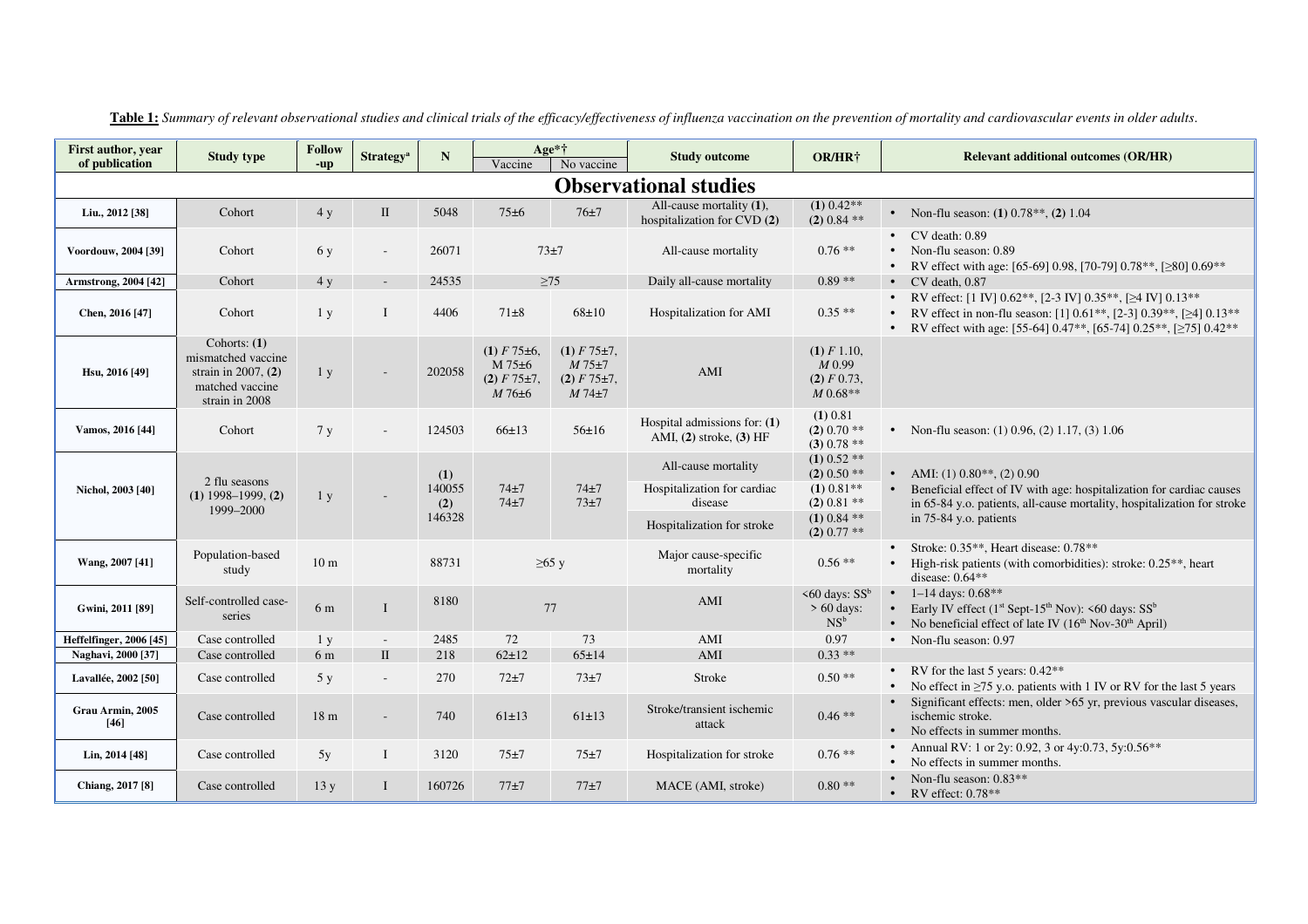| <b>Study</b>                                  | <b>Study type</b> | <b>Follow</b><br>-up        | <b>Strategy</b> <sup>a</sup> | N                 | Age $*†$ |                                       | <b>Study outcome</b>                                                                                                       | <b>OR/HR†</b>                | <b>Relevant additional outcomes (OR/HR)</b>                                                                                                                                                                                      |  |
|-----------------------------------------------|-------------------|-----------------------------|------------------------------|-------------------|----------|---------------------------------------|----------------------------------------------------------------------------------------------------------------------------|------------------------------|----------------------------------------------------------------------------------------------------------------------------------------------------------------------------------------------------------------------------------|--|
| <b>Clinical trials and systematic reviews</b> |                   |                             |                              |                   |          |                                       |                                                                                                                            |                              |                                                                                                                                                                                                                                  |  |
| Phrommintikul, 2011<br>[9]                    | <b>RCT</b>        | 12 <sub>m</sub>             | $\mathbf{I}$                 | 439               | 65±9     | $67\pm9$                              | MACE (death,<br>hospitalization for ACS, HF,<br>stroke)                                                                    | $0.70**$                     | • Hospitalization for ACS: $0.73**$ , HF: 0.69, CV death: 0.39                                                                                                                                                                   |  |
| <b>FLUCAD [10]</b>                            | <b>RCT</b>        | 12 <sub>m</sub>             | $\mathbf{I}$                 | 658               | 60±10    |                                       | Cardiovascular death                                                                                                       | 1.06                         | MACE (CV death, AMI, coronary revascularization): 0.54<br>Coronary ischemic events (MACE, hospitalization for AMI):<br>$0.54**$<br>Beneficial effect in summer months                                                            |  |
| <b>FLUVACS</b> [11,12,90]                     | <b>RCT</b>        | 6 m<br>1 <sub>v</sub><br>2y | $\mathbf{I}$                 | 301<br>292<br>230 | 64<br>NR | AMI 66,<br><b>PCI 64</b><br><b>NR</b> | Cardiovascular death                                                                                                       | $0.25**$<br>$0.34**$<br>0.33 | • MACE (CV death, non-fatal MI, recurrent ischemia): $0.50**$<br>• MACE $0.59$ **<br>$\bullet$ Death, MI: 0.36                                                                                                                   |  |
| Warren-Gash, 2009<br>[91]                     | Meta-analysis     | <b>NR</b>                   | $\overline{\phantom{a}}$     | NR                | 63       |                                       | AMI                                                                                                                        | 0.51                         |                                                                                                                                                                                                                                  |  |
| <b>Udell, 2013</b> [13]                       | Meta-analysis     | 7.9 <sub>m</sub>            | $\sim$                       | 6735              | 67       |                                       | MACE (CV death,<br>hospitalization for ACS,<br>unstable angina, HF or<br>stroke, and urgent coronary<br>revascularization) | $0.64$ **                    | More effective in patients with recent ACS: MACE, 0.45 <sup>**</sup> , CV<br>death $0.34**$<br>$\bullet$ CV death: 0.82<br>No effect on individual nonfatal cardiovascular events<br>• No beneficial effect with experimental IV |  |

Abbreviations: AMI, acute myocardial infarction, CV, cardiovascular, CVD, cardiovascular disease, F, female, HF, heart failure, IV, influenza vaccination, M, male, MACE, major adverse cardiovascular events, NR, not reported, NS, not significant, PCI, planned angioplasty/stent, RCT, randomized controlled trial, RV, repeat vaccination

 $*$  Mean  $\pm$  SD (years), unless otherwise specified.

\*\* the 95%CI did not include the null value

† Rounded to the nearest integer

⸹ Efficacy reported for a statistically significant OR/HR

a Specific preventive strategy (primary prevention (I) or secondary prevention (II)). Unless otherwise specified, prior CVD was not an exclusion criterion.

<sup>b</sup> Summary of primary outcomes by follow-up period, for more relevance